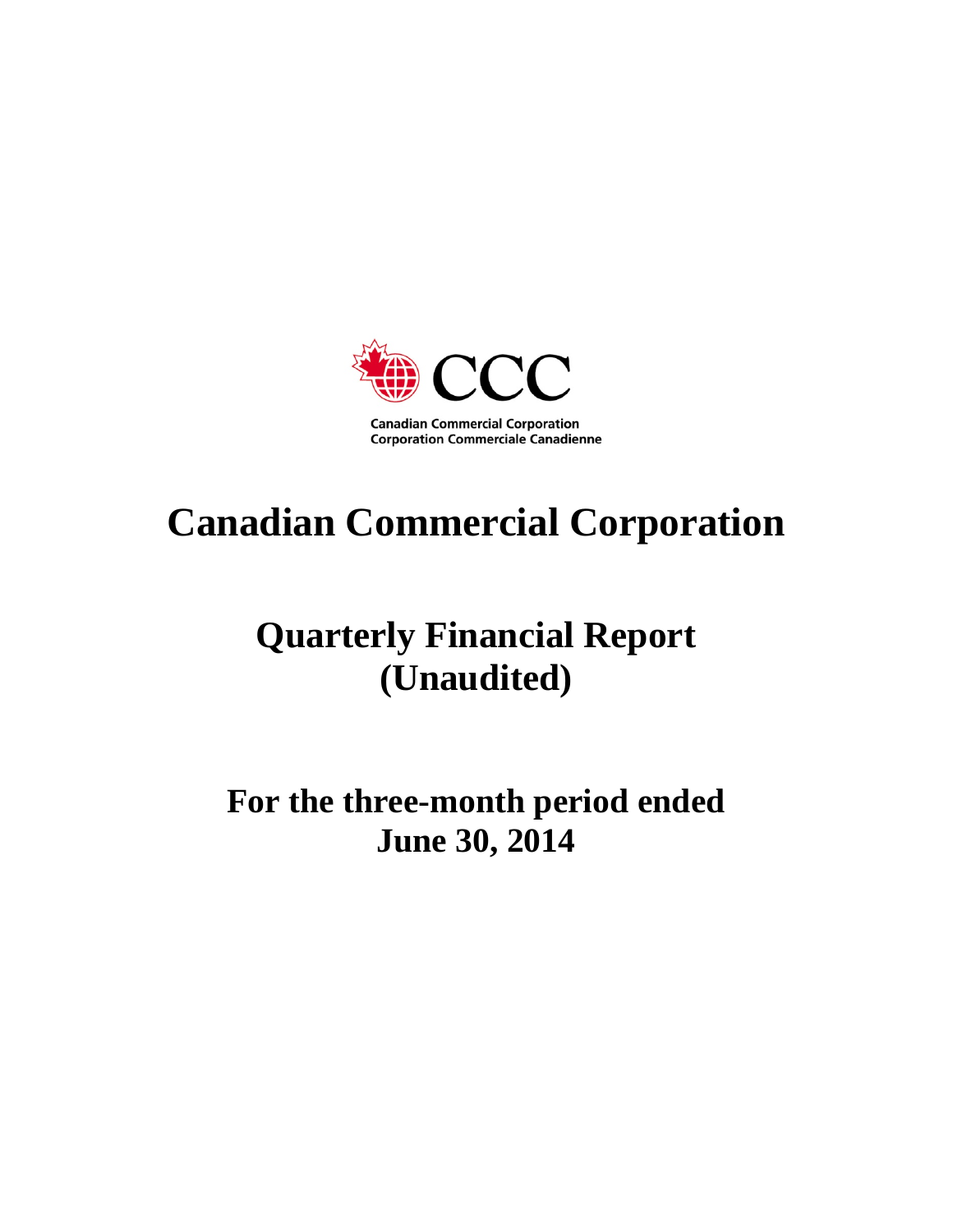#### MANAGEMENT'S DISCUSSION AND ANALYSIS

#### **Overview**

Canadian Commercial Corporation (CCC) was established in 1946 under the *Canadian Commercial Corporation Act*. The Act outlines CCC's broad mandate, which is to assist in the development of trade by helping Canadian exporters access markets abroad and by helping foreign buyers obtain goods from Canada. The legislation also provides the Corporation with a range of powers, including the ability to export goods from Canada either as principal or as agent in such a manner and to such an extent as it deems appropriate. As a result, CCC negotiates and executes bilateral government-to-government procurement arrangements, facilitating export transactions on behalf of Canadian exporters.

#### **Nature of Business and Operating Environment**

In this current environment of fiscal restraint, Canadian companies continue to face a period of dramatic economic shift in certain key industry sectors. For the CCC, this shift is manifested in the decreasing volume of the Defence Production Sharing Agreement (DPSA) related business; nevertheless, the Corporation plays an important role in promoting Canadian capabilities and increasing exports beyond the United States (U.S.) and DPSA markets. CCC works with its base of exporters in global defence and security markets to leverage Canadian and U.S. military and security related procurements that are export-ready in order to open new markets with allied nations. The DPSA, Global Defense and Security (GDS) and International Commercial Business (ICB) business line strategy that CCC has developed continues to prove its effectiveness through increased sales for Canadian exporters and a greater number of jobs for Canadians. These accomplishments are being achieved while managing the Corporation in a cost efficient manner.

#### **Financial Highlights**

For the three-month period ended June 30, 2014, the net results of operations was a surplus of \$1.2 million, compared to a deficit of \$0.5 million reported for the three-month period ended June 30, 2013. The increase of \$1.7 million is due to a significant increase in fees for service earned and recorded during the three-month period.

Historically, large contracts have materially impacted the Corporation's financial statements and can often cause significant variations in certain year-over-year amounts on the Statement of Financial Position and the Statement of Comprehensive Income. In late 2009-10, a \$2.2 billion multi-year contract was signed with the US DoD Foreign Military Sales (FMS) organization for the supply of Light Armoured Vehicles (LAVs) manufactured by General Dynamics Land Systems Canada (GDLS). This contract signing was followed by the recent signing of the historic multi-billion dollar Armoured Brigades Program (ABP) contract in the Middle-East for the supply of LAVs and associated equipment, training and support services manufactured and provided by GDLS. This activity will result in accounts receivable, accounts payable, advances and progress payments to Canadian exporters and from foreign customers, commercial trading transactions, cost of commercial trading transactions and fees for service showing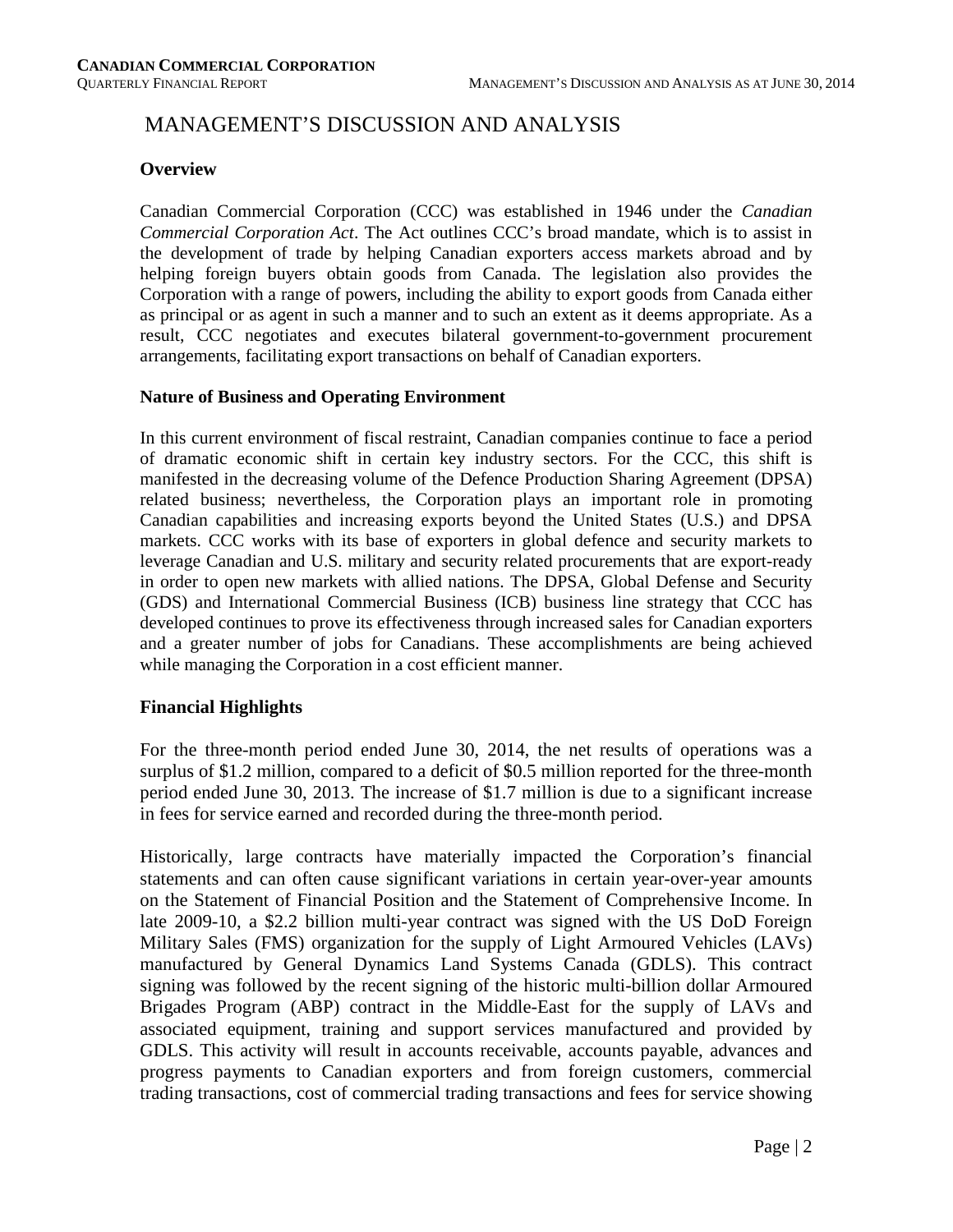significant increases from last year to the current year.

A more detailed discussion of CCC's three-month period ended June 30, 2014 financial highlights follows:

#### **Statement of Comprehensive Income Discussion**

*Summary results* 

|                                                           | FOR THE THREE MONTHS ENDED |                |                 |  |  |  |
|-----------------------------------------------------------|----------------------------|----------------|-----------------|--|--|--|
|                                                           | <b>June 30</b>             | <b>June 30</b> | $\frac{6}{9}$   |  |  |  |
|                                                           | 2014                       | 2013           | <b>Increase</b> |  |  |  |
|                                                           | (\$ Millions)              | (\$ Millions)  | (Decrease)      |  |  |  |
| <b>Revenues:</b>                                          |                            |                |                 |  |  |  |
| Commercial trading transactions - prime contracts         | \$<br>537.1                | \$<br>373.7    | 44%             |  |  |  |
| Cost of commercial trading transactions - prime contracts | (537.1)                    | (373.7)        | (44%)           |  |  |  |
| Fees for service                                          | 4.4                        | 2.6            | 68%             |  |  |  |
| Other revenues                                            | 0.2                        | 0.3            | (52%)           |  |  |  |
| <b>Total Revenues</b>                                     | 4.6                        | 2.9            | 55%             |  |  |  |
| <b>Expenses:</b>                                          |                            |                |                 |  |  |  |
| Administrative expenses                                   | 7.3                        | 7.3            |                 |  |  |  |
| Contract remediation expenses                             | ۰                          |                |                 |  |  |  |
| <b>Total Expenses</b>                                     | 7.3                        | 7.3            |                 |  |  |  |
| Sourcing services for support of international assistance | 8.4                        | 10.2           | (17%)           |  |  |  |
| programs                                                  |                            |                |                 |  |  |  |
| Cost of sourcing services for support of international    | (8.4)                      | (10.2)         | 17%             |  |  |  |
| assistance programs                                       |                            |                |                 |  |  |  |
| Parliamentary appropriations                              | 3.9                        | 3.9            |                 |  |  |  |
| Net results of operations                                 | \$<br>1.2                  | \$<br>(0.5)    | 361%            |  |  |  |

#### *Revenues: General*

Revenues consist of commercial trading transactions on prime contracts, fees for service, other income, net interest income, and gains (losses) on foreign exchange. It is important to note that revenues from commercial trading transactions on prime contracts are fully offset by the cost of commercial trading transactions on prime contracts. After offsetting the cost of commercial trading transactions, total revenues were \$4.6 million for the three-month period ended June 30, 2014 compared to \$2.9 million for the three-month period ended June 30, 2013, an increase of \$1.6 million or 55%.

#### *Revenues: Commercial Trading Transactions*

Commercial trading transactions measure the value of delivery of a good or service or progress work once a contract is signed and becomes effective. Commercial trading transactions were \$537.1 million for the three-month period ended June 30, 2014, compared to \$373.7 million for the three-month period ended June 30, 2013, an increase of \$163.4 million or 44%.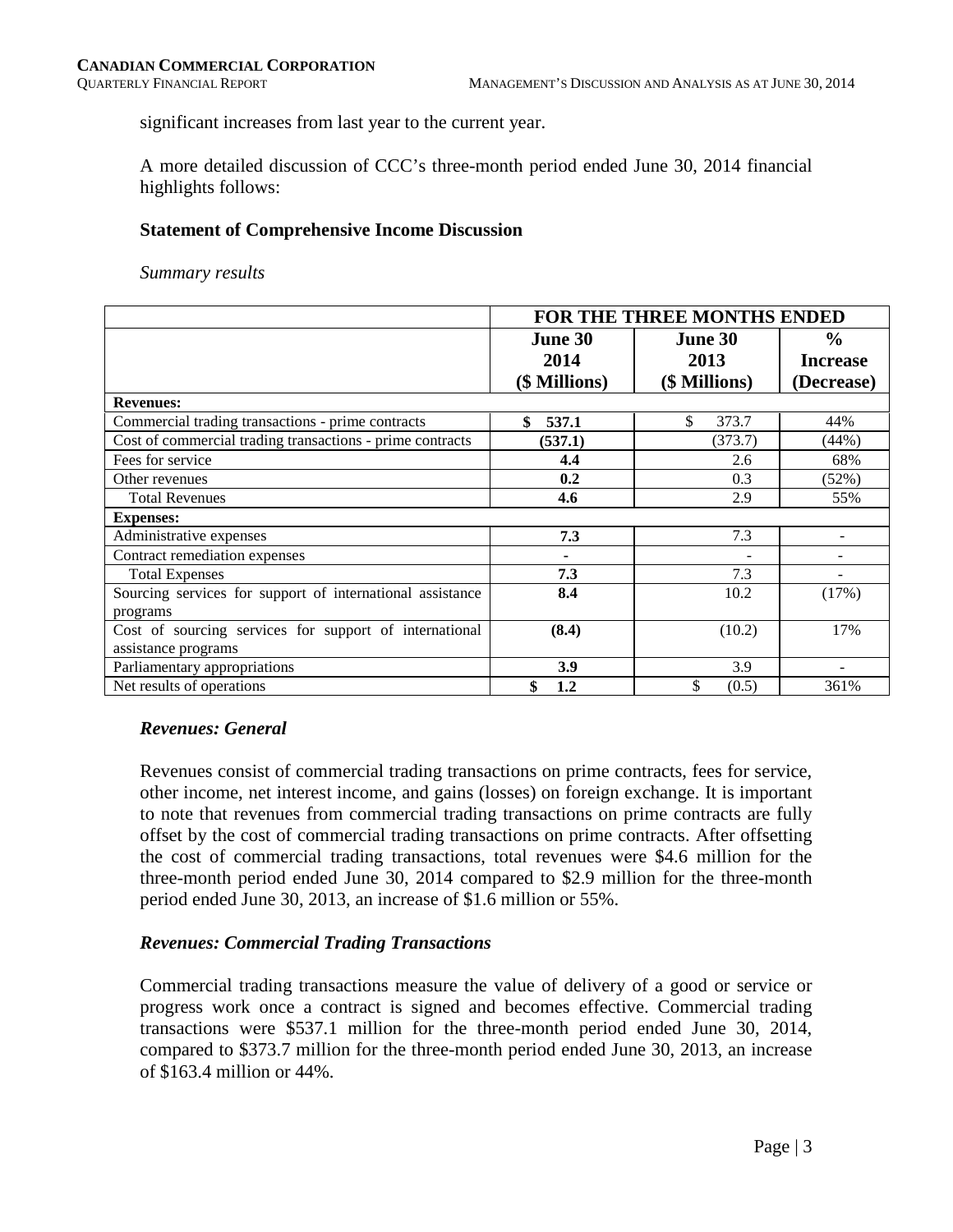DPSA commercial trading transactions of \$129.7 million, representing 24% of the Corporation's total commercial trading transactions, is \$170.8 million or 57% lower compared to the three-month period ended June 30, 2013. Of the total DPSA commercial trading transactions, \$23.5 million were recorded on DPSA LAV related projects compared to \$157.6 million recorded on DPSA LAV related projects for the three-month period ended June 30, 2013. DPSA commercial trading transactions are anticipated to trend downward through the remaining delivery period of the \$2.2 billion LAV contract signed with the U.S. FMS in 2009. This LAV contract was the largest contract signed by the Corporation prior to 2013-2014 and has contributed to significantly higher levels of commercial trading transactions for the last several years.

GDS commercial trading transactions of \$342.9 million, representing 64% of the Corporation's total commercial trading transactions, is \$320.6 million or 1,435% higher compared to the three-month period ended June 30, 2013. The Corporation is beginning to benefit from the consistent and increasing number of GDS contracts that have been signed over the last several years that contribute a regular and increasing number of delivery transactions per year. Of significance, \$316.3 million or 92% of the total GDS commercial trading transactions were recorded for initial progress work related to the ABP.

ICB commercial trading transactions of \$64.4 million, representing 12% of the Corporation's total commercial trading transactions, is \$13.6 million or 27% higher compared to the three-month period ended June 30, 2013. ICB commercial trading transactions are higher than the previous year due to increased activity related to projects under the Corporation's lottery program in Central America.

#### *Revenues: Fees for Service*

CCC does not charge fees for its DPSA business line transactions as these are fully funded through parliamentary appropriations for the three-month period ended June 30, 2014. For GDS and ICB business lines and services, the Corporation charges fees, generally as a percentage of the contract value and on negotiated rates for services provided. Fees are recognized as revenue when services are rendered. Fees for service were \$4.4 million for the three-month period ended June 30, 2014 compared to \$2.6 million for the three-month period ended June 30, 2013, an increase of \$1.8 million or 68%.

GDS fees for services of \$2.9 million, which account for 66% of the total fees for services, are \$2.0 million or 212% higher compared to fees of \$0.9 million for the three-month period ended June 30, 2013. The fee increase is commensurate with the increased level of GDS commercial trading transactions discussed previously. Of the \$2.9 million total GDS fees, \$2.4 million or 84% of the total GDS fees were earned based on the initial progress work related to the ABP.

ICB fees for services of \$0.7 million, which account for 16% of the total fees for services, are \$0.2 million or 22% lower compared to fees of \$0.9 million for the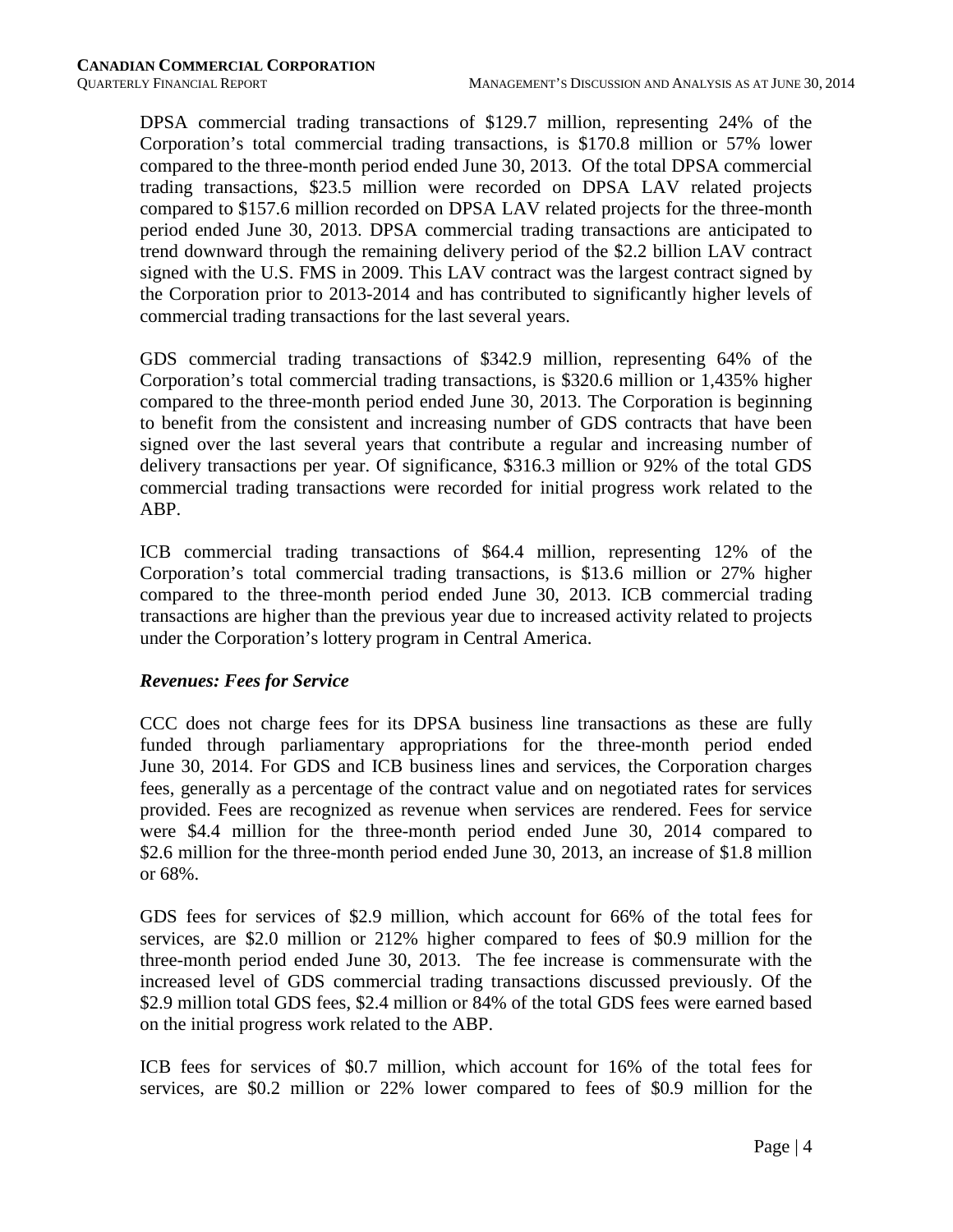three-month period ended June 30, 2013. The decrease in ICB fees compared to the three-month period ended June 30, 2013 is primarily due to the transfer of financing components of the Cuba Contracting Program to Export Development Canada (EDC).

Fees for service from sourcing and other Government of Canada priorities of \$0.8 million accounting for 18% of the total fees for services, is the same compared to the three-month period ended June 30, 2013. Approximately 25% of the service activity provided and, as a result, fees earned on the service activity provided by CCC specifically related to sourcing transactions which occur at the discretion of Department of Foreign Affairs, Trade and Development (DFATD) and the availability of budget funding to satisfy requirements of their programs.

#### *Revenues: Other*

Other revenues include: (1) Foreign exchange gains or losses due to the weakening or strengthening of the Canadian dollar compared to the U.S. dollar on exposed U.S. cash balances; (2) Finance income earned on the Corporation's cash balances; and (3) Other income comprised of fees earned for providing early payment discounts and payment wiring to Canadian exporters, and other miscellaneous amounts. For the three-month period ended June 30, 2014: (1) The foreign exchange loss of \$27 thousand, due to the strengthening of the Canadian dollar compared to the U.S. dollar was \$229 thousand or 113% lower compared to the foreign exchange gain of \$202 thousand for the three-month period ended June 30, 2013; (2) Finance income of \$50 thousand was \$13 thousand or 21% lower compared to the result of \$63 thousand for the three-month period ended June 30, 2013; and (3) Other income of \$123 thousand was \$84 thousand or 215% higher compared to the result of \$39 thousand for the three-month period ended June 30, 2013.

#### *Expenses*

For the three-month period ended June 30, 2014, administrative expenses of \$7.3 million were consistent with expenses for the three-month period ended June 30, 2013. Administrative expenses are paid primarily in Canadian dollars and are not impacted by foreign exchange fluctuations. Administrative expenses include the following:

- Workforce compensation and related expenses of \$4.4 million for the three-month period ended June 30, 2014 were \$0.2 million or 3% lower than expenses of \$4.6 million for the three-month period ended June 30, 2013. The favourable result is due to a slight decrease in staff levels. Workforce compensation and related expenses accounts for approximately 61% of CCC's administrative expenditures.
- Public Works Government and Services Canada (PWGSC) is paid for certain core contract management services under the DPSA. In recent years, as part of an initiative to streamline processes in the delivery of the DPSA, CCC has brought in-house certain contract management services previously performed by PWGSC.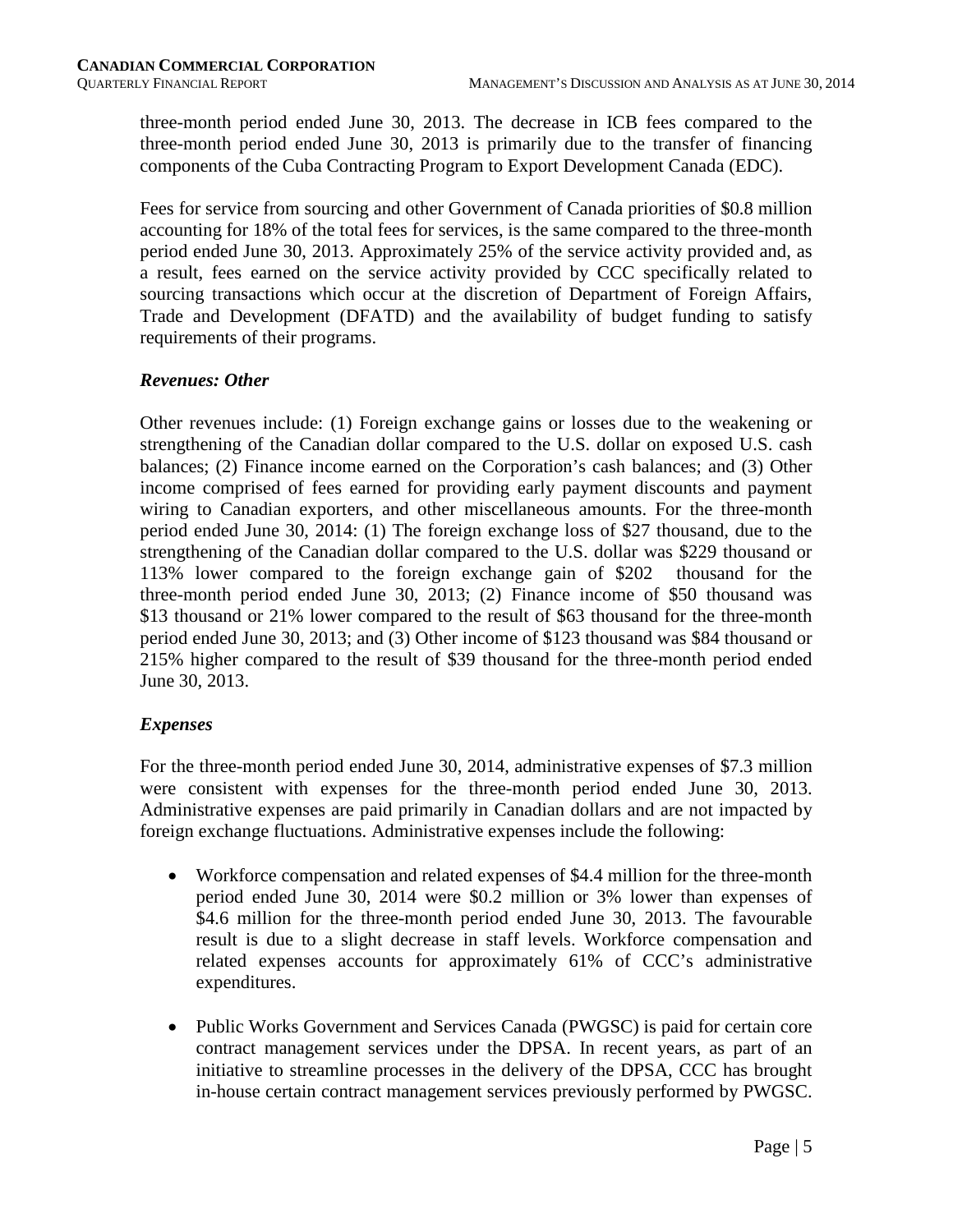As a result, total PWGSC expenses of \$0.9 million for the three-month period ended June 30, 2014 were \$0.1 million or 16% lower than expenses of \$1.0 million for the three-month period ended June 30, 2013.

- Rent and related expenses of \$0.6 million for the three-month period ended June 30, 2014 were consistent with expenses for the three-month period ended June 30, 2013.
- Travel and hospitality expenses of \$0.5 million for the three-month period ended June 30, 2014 were \$0.2 million or 45% higher than expenses of \$0.3 million for the three-month period ended June 30, 2013. The increase is mostly due to a greater level of activity as travel and hospitality expenses are incurred primarily for business development activity in support of Canadian exporters in pursuit of and to secure projects in Latin America, Africa and the Middle East and the management of the projects once they are secured and effective.
- Consultant expenses of \$0.3 million for the three-month period ended June 30, 2014 were \$0.1 million or 56% higher than expenses of \$0.2 million for the three-month period ended June 30, 2013. Consultant expenses complement CCC's workforce and perform assignments requiring a specific expertise. The increase was due to the Corporation requiring particular expertise related to some new initiatives undertaken during the three-month period ended June 30, 2014.
- The amortization of intangible assets and depreciation of property and equipment and leasehold improvement costs of \$42 thousand for the three-month period ended June 30, 2014 was consistent with expenses for the three-month period ended June 30, 2013.
- Computer software, hardware and support costs of \$0.3 million, over and above the information management personnel included in workforce compensation or consultants, for the three-month period ended June 30, 2014 were consistent with expenses for the three-month period ended June 30, 2013.
- Other expenses of \$0.3 million were \$0.1 million or 37% higher for the three-month period ended June 30, 2014 compared to expenses of \$0.2 million for the three-month period ended June 30, 2013. Other expenses include Corporate communication costs (e.g. marketing, advertising, and the design and printing of corporate promotional material), telecommunications, bank charges and other miscellaneous amounts.

For the three-month period ended June 30, 2014, Management recorded \$11 thousand in contract remediation expenses which are recorded as actual amounts are incurred or can be determined. The Corporation has robust risk management practices, including the Enterprise Risk Management (ERM) framework and contract management practices, which contribute to containing these expenses.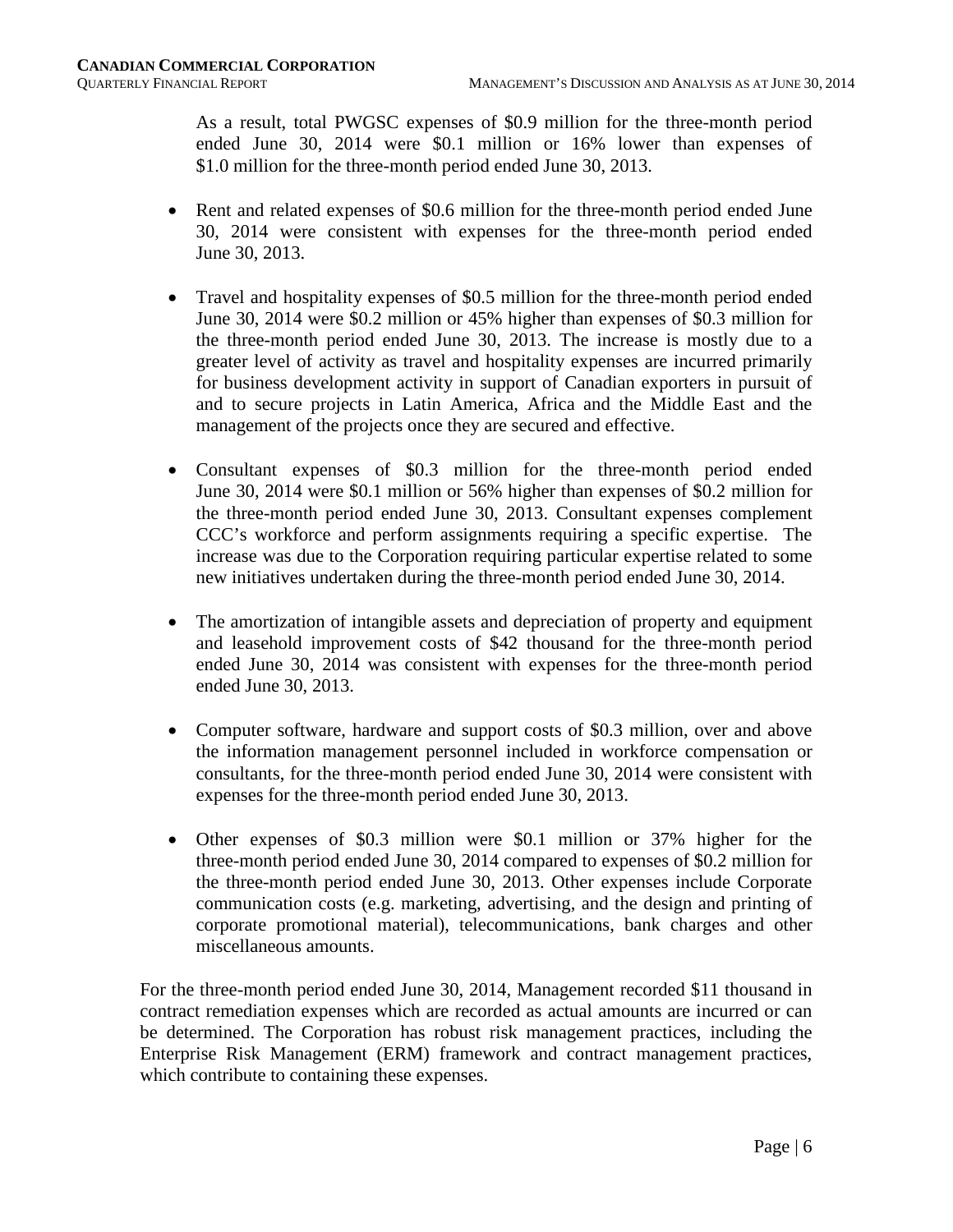#### *Parliamentary Appropriations*

The Corporation received parliamentary appropriations of \$3.9 million for the three-month period ended June 30, 2014, consistent with the amount received for the three-month period ended June 30, 2013. The appropriation is drawn down in equal monthly instalments.

#### **Statement of Financial Position Discussion**

*Summary of financial position*

|                          | <b>June 30</b> | <b>March 31</b> | $\frac{0}{0}$   |
|--------------------------|----------------|-----------------|-----------------|
|                          | 2014           | 2014            | <b>Increase</b> |
|                          | (\$ Millions)  | (\$ Millions)   | (Decrease)      |
| Total assets             | \$1,644.6      | 1,039.9         | 58%             |
| <b>Total liabilities</b> | \$1,630.9      | 1,027.4         | 59%             |
| Shareholder's Equity     | 13.7           | 12.5<br>\$      | 10%             |
|                          |                |                 |                 |

CCC's total assets were  $$1,644.6$  million as at June 30, 2014,  $$604.7$  million, or  $58\%$ , higher than at March 31, 2014. The increase from March 31, 2014 is primarily due to an increase in the amount of progress payments to Canadian exporters of \$292.3 million or 49% and an increase in the amount of trade receivables of \$273.5 million or 90%, both as a result of the initial activity related to the ABP.

CCC's total liabilities were \$1,630.9 million as at June 30, 2014, \$603.5 million, or 59%, higher than at March 31, 2014. The increase from March 31, 2014 is primarily due to an increase in the amount of progress payments from foreign customers of \$292.3 million or 49% and an increase in the amount of trade payables and accrued liabilities of \$291.9 million or 89%, both as a result of the initial activity related to the ABP.

As an international trade intermediary, CCC offsets its trade-related assets with matching liabilities. Therefore, trade receivables from foreign customers and progress payments to Canadian exporters are normally offset by trade payables and accrued liabilities to Canadian exporters and progress payments from foreign customers, respectively.

Trade receivables of \$576.4 million were \$273.5 million or 90% higher than the balance at March 31, 2014 and represents 35% of the total assets of \$1,644.6 million. Trade payables and accrued liabilities of \$619.3 million were \$291.9 million or 89% higher than the balance at March 31, 2014 and represent 38% of the total liability of \$1,630.9 million.

Progress payments to Canadian exporters of \$884.9 million represent 54% of the total assets of \$1,644.6 million. Progress payments from foreign customers of \$884.9 million represent 54% of the total liabilities of \$1,630.9 million. Contractually, progress payments occur most frequently on the DPSA business line contracts and are required to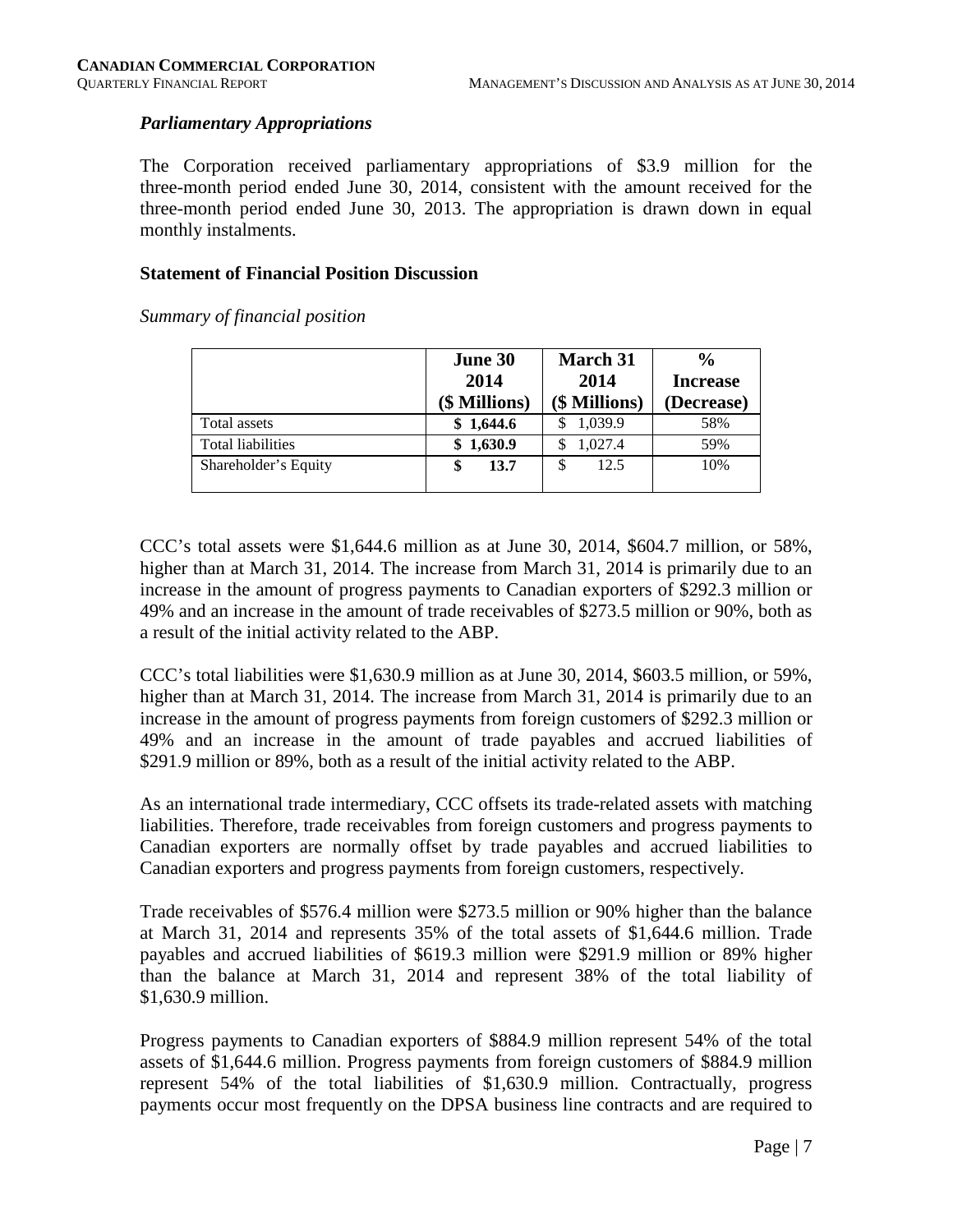flow through in their entirety to the Canadian exporter. Of the total progress payments to Canadian exporters and from foreign customers, \$265.4 million or 30% relate to the significant \$2.3 billion U.S. DoD FMS LAV contract and \$479.6 million or 54% relate to the ABP.

Advances from foreign customers of \$124.7 million, increased by \$19.3 million or 18% compared to the balance at March 31, 2014. Advances to Canadian exporters of \$70.7 million, increased by \$16.7 million or 31% compared to the balance at March 31, 2014. Of the \$70.7 million in advances from foreign customers, \$104.3 million or 84% were related to projects in Argentina, Colombia, Ghana, Mexico, Norway, and Peru. Of these advances from foreign customers, \$67.0 million were passed on to Canadian exporters, accounting for 95% of advances to Canadian exporters. Contractually, advances are not offered on the DPSA business line. For all other business lines, CCC's risk mitigation practices require that for most projects CCC hold back some advance payments made by foreign customers and release them to Canadian exporters as delivery obligations are fulfilled. This explains the period-over-period variations that occur.

As at June 30, 2014, CCC's equity, fully ascribed to the Government of Canada, was \$13.7 million, an increase of \$1.2 million from March 31, 2014. A discussion of commercial and operational risks follows in CCC's Commitment to Performance and Risk Management section.

#### **Statement of Cash Flows Discussion**

|                                                                 | <b>FOR THE THREE MONTHS ENDED</b> |                                  |                                                |  |  |  |  |  |
|-----------------------------------------------------------------|-----------------------------------|----------------------------------|------------------------------------------------|--|--|--|--|--|
|                                                                 | June 30<br>2014<br>(\$ Millions)  | June 30<br>2013<br>(\$ Millions) | $\frac{0}{0}$<br><b>Increase</b><br>(Decrease) |  |  |  |  |  |
| Operating activities                                            | 22.2                              | 15.7                             | 42%                                            |  |  |  |  |  |
| Investing activities                                            |                                   |                                  |                                                |  |  |  |  |  |
| Financing activities                                            | ۰                                 |                                  |                                                |  |  |  |  |  |
| Effect of exchange rate changes on cash<br>and cash equivalents | \$<br>۰                           | 0.2<br>\$                        | (113%)                                         |  |  |  |  |  |

*Summary of cash flows* 

#### *Operating activities*

Under the DPSA program, the Corporation generally pays its Canadian exporters within 30 days of receipt of an invoice and substantiating documentation according to the terms and conditions of the contract. Consequently the Corporation may use its own cash to pay Canadian exporters on the  $30<sup>th</sup>$  day funding its trade receivables in instances where there are collection delays and payment is not received from the DPSA customer until beyond the 30 days. On certain contracts (generally outside of the DPSA program), the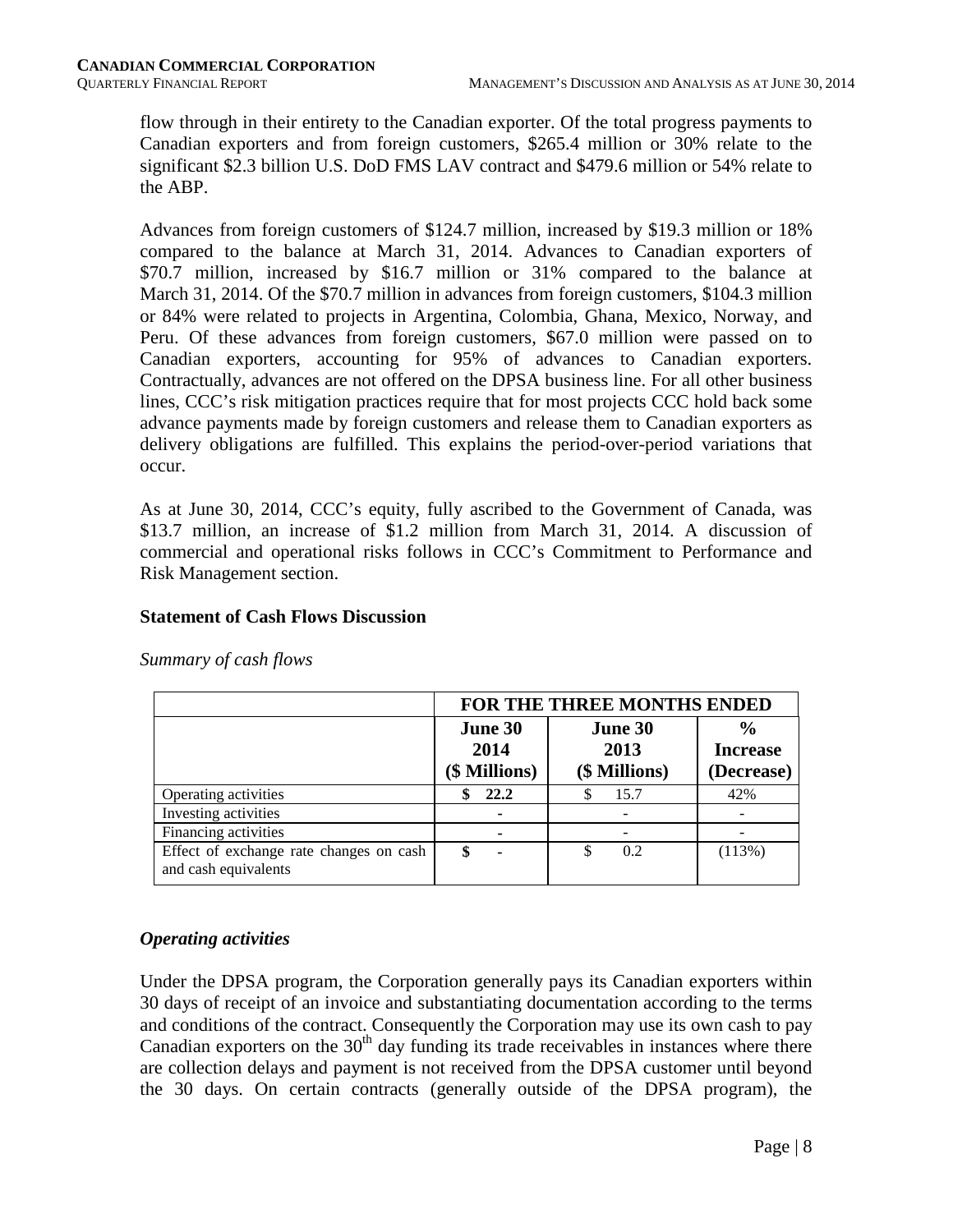Corporation only pays its Canadian exporters within business five days after CCC receives payment from the foreign customer. Depending on the timing of receipts compared to payments, the actual execution of these transactions often cross reporting periods and can cause variations in cash flows from one period to the next. In this instance, cash is momentarily provided to the operation at the end of one period until the payment is made to the Canadian exporter, as stipulated in the contract, early in the next period.

During the three-month period ended June 30, 2014, CCC provided \$22.2 million in cash from its operating activities, as compared to the \$15.7 million provided during the three-month period ended June 30, 2013, an increase of \$6.5 million. Details are as follows:

- Receipts from foreign customers include cash received for deliveries, progress payments and advances as stipulated under the foreign customer contract. Receipts from foreign customers were \$291.3 million for the three-month period ended June 30, 2014, \$115.3 million or 28% lower than the amount reported for the three-month period ended June 30, 2013. The decrease is due to fewer payments received from the U.S. Government for progress work performed and deliveries made related to the large LAV contracts signed with the U.S. DoD and U.S. DoD FMS during the Corporation's fiscal years ended March 31, 2010 and March 31, 2011 which are nearing completion.
- Payments to Canadian exporters include cash paid for deliveries, progress payments and advances as stipulated under the domestic contract. Payments to Canadian exporters were \$270.4 million for the three-month period ended June 30, 2014, \$118.5 million or 30% lower than the amount reported for the threemonth period ended June 30, 2013. The decrease is due to fewer payments made to the supplier related to progress work performed and deliveries made under the large LAV contracts with the U.S. DoD and U.S. DoD FMS.
- For the three-month period ended June 30, 2014 compared to the three-month period ended June 30, 2013, the decrease in receipts from foreign customers was less than the decrease in payments to Canadian suppliers by \$3.2 million, therefore providing \$3.2 million of cash. In addition to the \$3.2 million cash provided by export transactions, \$1.8 million in cash was provided from finance income, fees for services and other income received, and another \$1.5 million in cash was provided as there was a decrease in payments made for administrative expenses during the three-month period ended June 30, 2014 compared to the three-month period ended June 30, 2013.

#### *Investing activities*

For the three-month period ended June 30, 2014, the Corporation did not capitalize any amounts related to property, equipment or intangible assets, the same as compared to the three-month period ended June 30, 2013.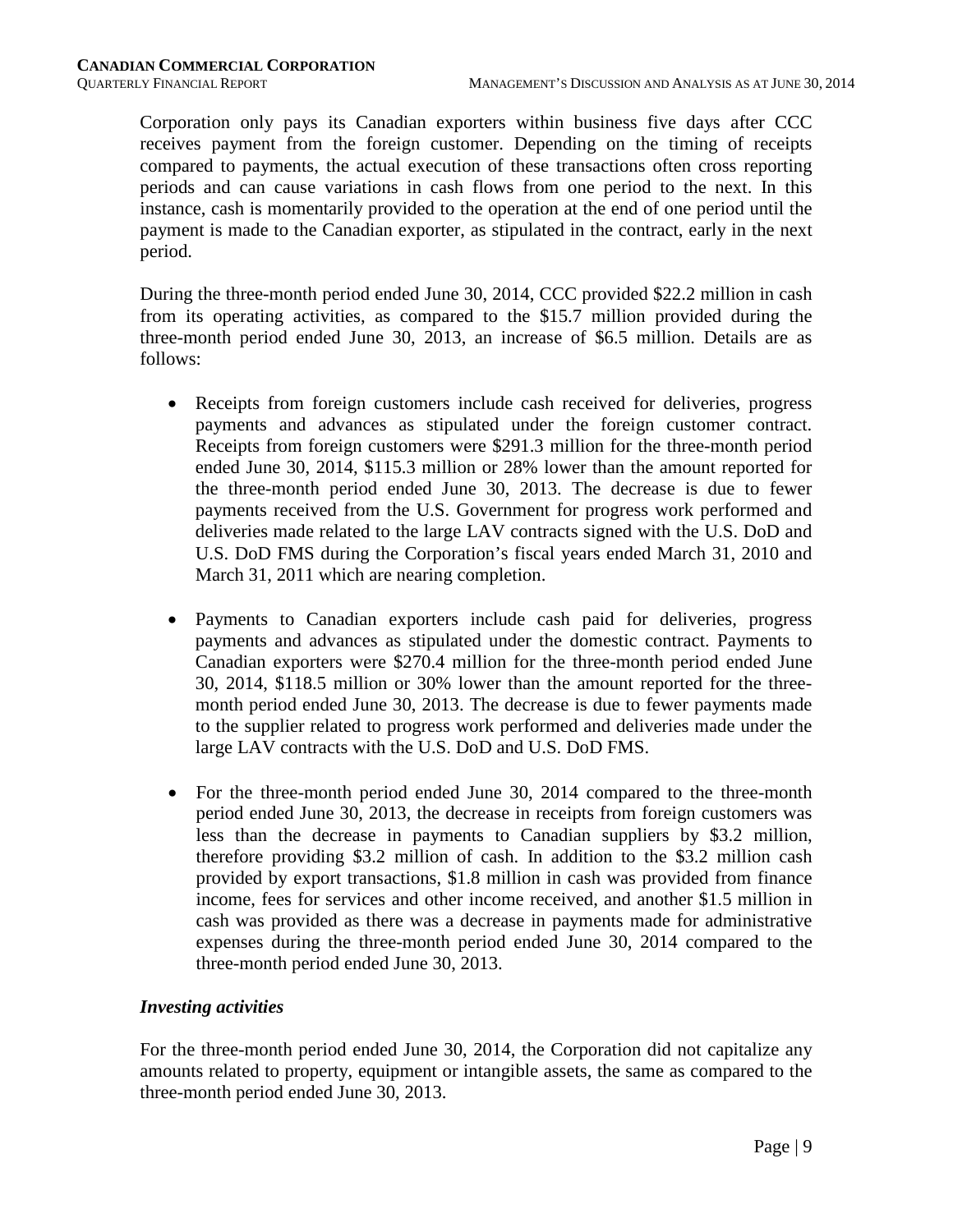#### *Effect of exchange rate changes on cash and cash equivalents*

For the three-month period ended June 30, 2014, CCC recorded a foreign exchange translation loss of \$27 thousand as a result of the Canadian dollar's strengthening compared to the U.S. dollar, from \$0.9046 USD at March 31, 2014 to \$0.9372 USD at June 30, 2014. For the three-month period ended June 30, 2013, the Corporation had recorded a foreign exchange translation gain of \$202 thousand.

#### **Comparison of Financial Results to the Budget contained in the 2014-2015 to 2018-2019 Corporate Plan**

For the three-month period ended June 30, 2014, the net results of operations was a surplus of \$1.2 million, \$0.8 million or 208% higher than the budgeted surplus of \$0.4 million.

For the three-month period ended June 30, 2014, total commercial trading and sourcing services transactions combined of \$545.6 million are \$60.3 million or 12% higher than budget of \$485.2 million. The GDS business line contributed \$77.4 million, offset by unfavourable variances of a combined \$17.1 million across the other business and service lines.

Fees for service of \$4.4 million were \$0.1 million or 2% higher than the budget of \$4.3 million. Fees for service are earned as contract work is delivered or completed. For the three-month period ended June 30, 2014, fees generated from GDS business line of \$2.9 million were \$0.1 million or 5% higher than budget of \$2.8 million, mainly due to fees earned on the recording of initial progress work related to the ABP. In addition, fees generated from the ICB business line of \$0.7 million were \$0.2 million or 46% higher than budget of \$0.5 million, mainly due to Cuba Contracting Program fees of \$0.6 million which are \$0.5 million or 433% higher than budget of \$0.1 million. Fees earned on sourcing and other services of \$0.8 million were \$0.3 million or 25% lower than budget of \$1.1 million, primarily as expenses and recovery of expenses related to the expansion of the China Offices service program were delayed. CCC also provides sourcing services at the discretion of DFATD and the availability of budget funding to satisfy requirements of their programs. DFATD required fewer services to be provided during the three-month period ended June 30, 2014.

For the three-month period ended June 30, 2014, the Corporation recorded a foreign exchange translation loss of \$27 thousand resulting from the strengthening of the Canadian dollar relative to the U.S. dollar. The Corporation manages exchange gains and losses through monitoring and maintaining of its unhedged foreign currency balances. The Corporation's unhedged U.S. currency balance of \$0.8 million represents less than 0.15% of its U.S. denominated assets. The Corporation does not budget for gains or losses on foreign exchange.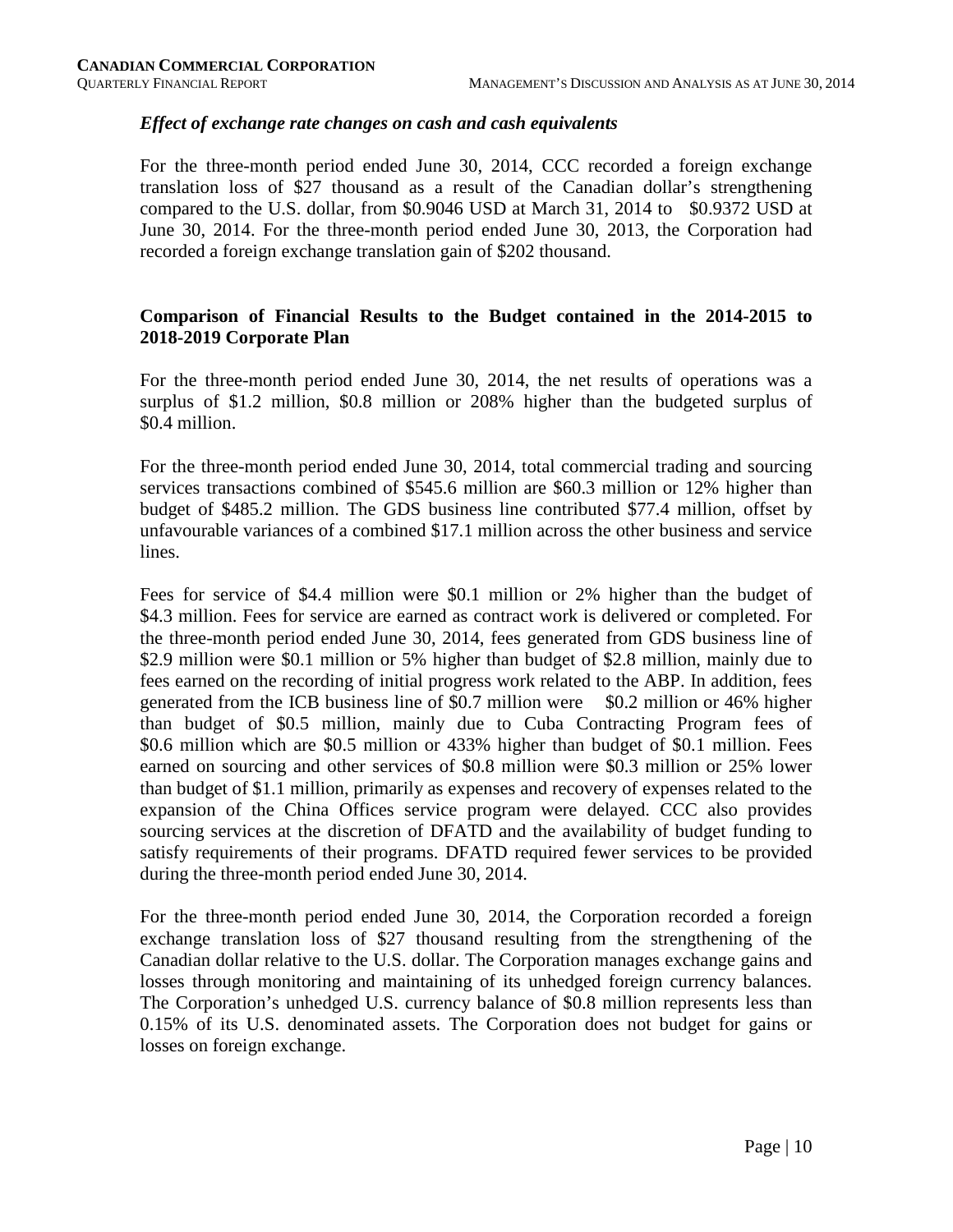For the three-month period ended June 30, 2014, the Corporation recorded \$11 thousand in contract remediation expenses. As a result, contract remediation expenses contributed a favorable budget variance of \$121 thousand.

For the three-month period ended June 30, 2014, administrative expenses of \$7.3 million were \$0.6 million, or 8%, lower than the budgeted amount of \$7.9 million. Direct expenses of \$4.7 million were \$0.5 million or 10% below budget. Indirect expenses of \$2.6 million were \$0.1 million or 2% under budget. This result reflects Management's continued prudent control of operating expenditures in response to the cost containment measures of Budget 2010, and updated in the spirit and intent of Budgets 2011 through 2013.

As explained under the Parliamentary Appropriation section of the Statement of Comprehensive Income Discussion, the Corporation received parliamentary appropriations of \$3.9 million for the three-month period ended June 30, 2014, consistent with budgeted amounts.

#### **2014-2015 Forecast**

The planning objectives and assumptions used to forecast the Operating Budget for 2014-2015 and in subsequent years are detailed and discussed in CCC's Corporate Plan 2014-2015 to 2018-2019.

CCC is forecasting an operating surplus of \$7.1 million in 2014-2015 with net revenues of \$23.3 million.

In 2014-2015, commercial trading and sourcing transactions are forecasted to increase to \$2.4 billion, from \$1.7 billion in 2013-2014, an increase of \$0.7 billion or 42%. The ABP is expected to contribute \$1.3 billion or 53% of the total of \$2.4 billion in 2014-2015.

In 2014-2015, net revenues (which exclude the parliamentary appropriation) are forecasted to increase to \$23.3 million from \$14.7 million in 2013-2014, an increase of \$8.6 million or 58%. This increase is largely attributed to fees for service earned and recognized on the commencement of progress work related to the ABP contract which was signed and became effective at the end of fiscal 2013-2014.

The Corporation will use its entire appropriation for 2014-2015 which was approved in the 2014-2015 Main Estimates at \$15.7 million.

The Corporation expects to incur contract remediation expenses at reduced levels and provides for them for budgeting and planning purposes. In 2014-2015, contract remediation expenses are budgeted at \$0.5 million, significantly lower than the average contract remediation expenses incurred over the past ten years representing approximately 0.025% of budgeted commercial trading transactions.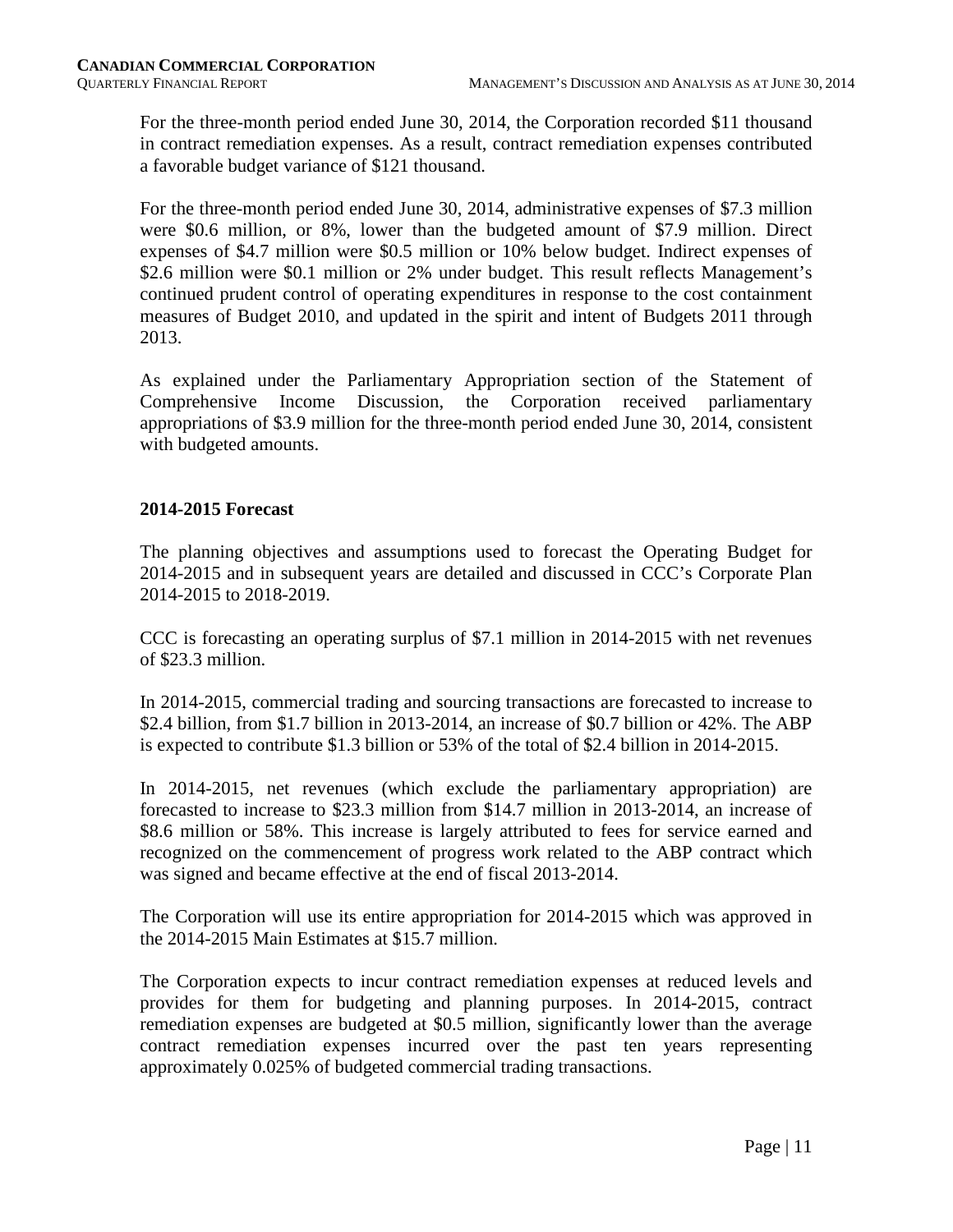Administrative expenses are forecasted to increase to \$31.3 million in 2014-2015 from \$28.4 million in 2013-2014, an increase of \$2.9 million or 10%. The increase is due primarily to the effort required to manage the ABP along with direct expenses related to the start-up and operation of additional representative offices in China.

#### **CCC's Commitment to Performance and Risk Management**

CCC manages a wide range of risks as it undertakes to fulfill its mandate of promoting and facilitating international trade on behalf of Canadian exporters. The strategy for managing these risks is discussed in detail in the Corporation's fiscal 2013-2014 Annual Report and 2014-2015 Corporate Plan Summary.

Most major ratings agencies have maintained a AAA rating for the Government of the United States. These ratings remain within the requirements of CCC's credit policy.

There are no other significant changes, new risks or uncertainties identified during the three-month period ended June 30, 2014 as compared to those previously reported or discussed.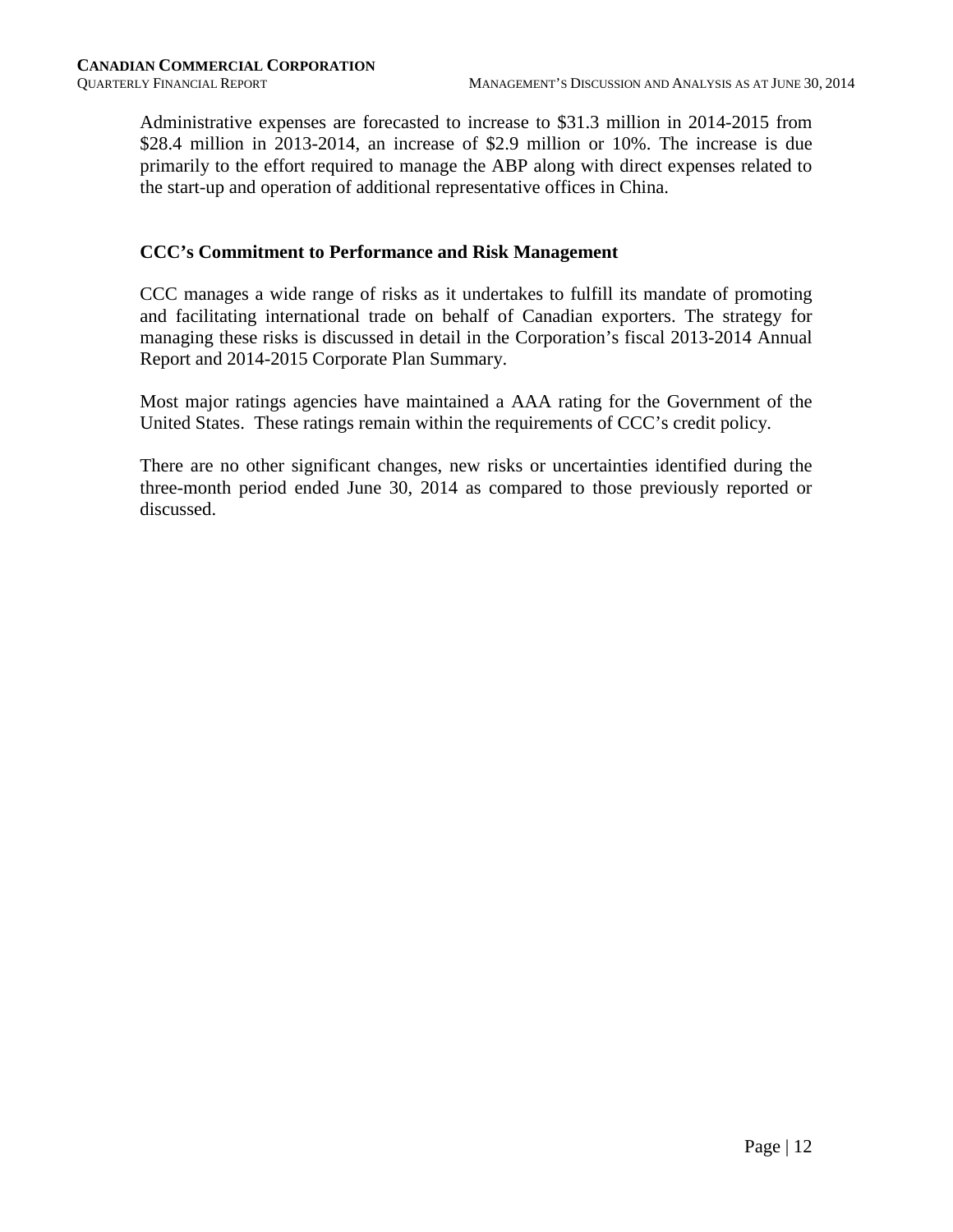#### **Management Representation**

Management is responsible for the preparation and fair presentation of these quarterly financial statements in accordance with the Treasury Board of Canada Standard on Quarterly Financial Reports for Crown Corporations and for such internal controls as management determines is necessary to enable the preparation of quarterly financial statements that are free from material misstatement. Management is also responsible for ensuring all other information in this quarterly financial report is consistent, where appropriate, with the quarterly financial statements. These quarterly financial statements have not been audited or reviewed by an external auditor.

Based on our knowledge, these unaudited quarterly financial statements present fairly, in all material respects, the financial position, results of operations and cash flows of the corporation, as at the date of and for the periods presented in the quarterly financial statements.

17/1/.

Martin Zablocki Anthony Carty

Ottawa, Canada August 7, 2014

President and CEO Vice-President, Risk and Finance and CFO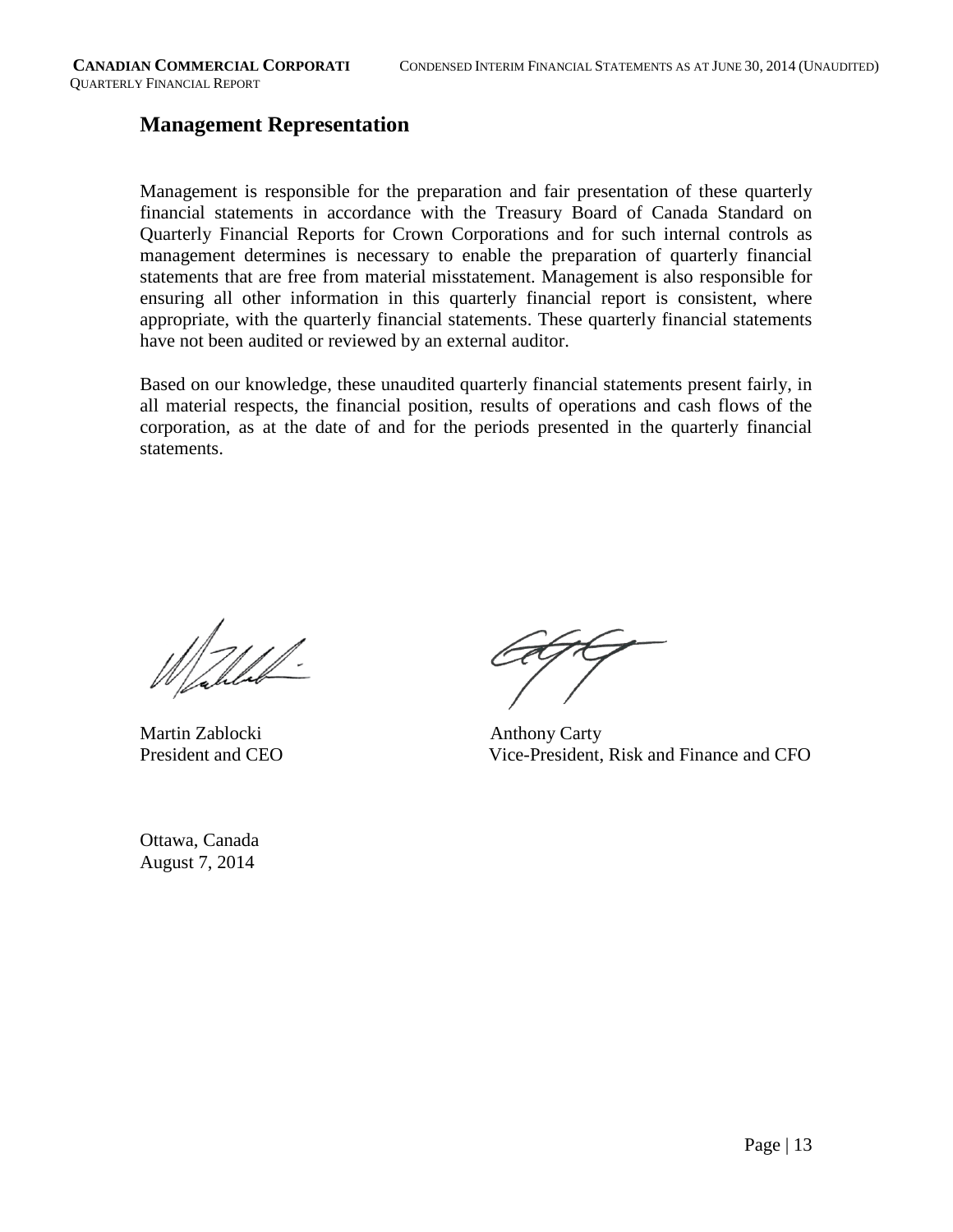#### Statement of Financial Position (Unaudited)

|                                                         |    | June 30   | March 31 |           |  |  |
|---------------------------------------------------------|----|-----------|----------|-----------|--|--|
| As at (in thousands of Canadian dollars)                |    | 2014      |          | 2014      |  |  |
| <b>Assets</b>                                           |    |           |          |           |  |  |
| <b>Current assets</b>                                   |    |           |          |           |  |  |
| Cash and cash equivalents (note 4)                      | \$ | 111,749   | \$       | 89,538    |  |  |
| Trade receivables (notes 5 and 10)                      |    | 576,418   |          | 302,901   |  |  |
| Advances to Canadian exporters                          |    | 70,692    |          | 53,999    |  |  |
| Progress payments to Canadian exporters                 |    | 884,898   |          | 592,559   |  |  |
|                                                         |    | 1,643,757 |          | 1,038,997 |  |  |
| <b>Non-current assets</b>                               |    |           |          |           |  |  |
| Property and equipment                                  |    | 835       |          | 877       |  |  |
| Intangible assets                                       |    |           |          | -         |  |  |
|                                                         |    | 835       |          | 877       |  |  |
|                                                         | \$ | 1,644,592 | \$       | 1,039,874 |  |  |
| <b>Liabilities</b>                                      |    |           |          |           |  |  |
| <b>Current liabilities</b>                              |    |           |          |           |  |  |
| Trade payables and accrued liabilities (notes 5 and 10) | \$ | 619,286   | \$       | 327,398   |  |  |
| Advances from foreign customers                         |    | 124,651   |          | 105,399   |  |  |
| Progress payments from foreign customers                |    | 884,898   |          | 592,559   |  |  |
| Employee benefits (note 6)                              |    | 213       |          | 209       |  |  |
|                                                         |    | 1,629,048 |          | 1,025,565 |  |  |
| <b>Non-current liabilities</b>                          |    |           |          |           |  |  |
| Employee benefits (note 6)                              |    | 1,846     |          | 1,800     |  |  |
| Provision for contract remediation expenses             |    |           |          |           |  |  |
|                                                         |    | 1,846     |          | 1,800     |  |  |
|                                                         |    | 1,630,894 |          | 1,027,365 |  |  |
| <b>Shareholder's Equity</b>                             |    |           |          |           |  |  |
| Contributed surplus                                     |    | 10,000    |          | 10,000    |  |  |
| Retained earnings                                       |    | 3,698     |          | 2,509     |  |  |
|                                                         |    | 13,698    |          | 12,509    |  |  |
|                                                         | \$ | 1,644,592 | \$       | 1,039,874 |  |  |

Guarantees (note 15)

*The accompanying notes are an integral part of the financial statements.*

Authorized for issue on August 7, 2014:

**Martin Zablocki Anthony Carty** 

President and CEO Vice-President, Risk and Finance, and CFO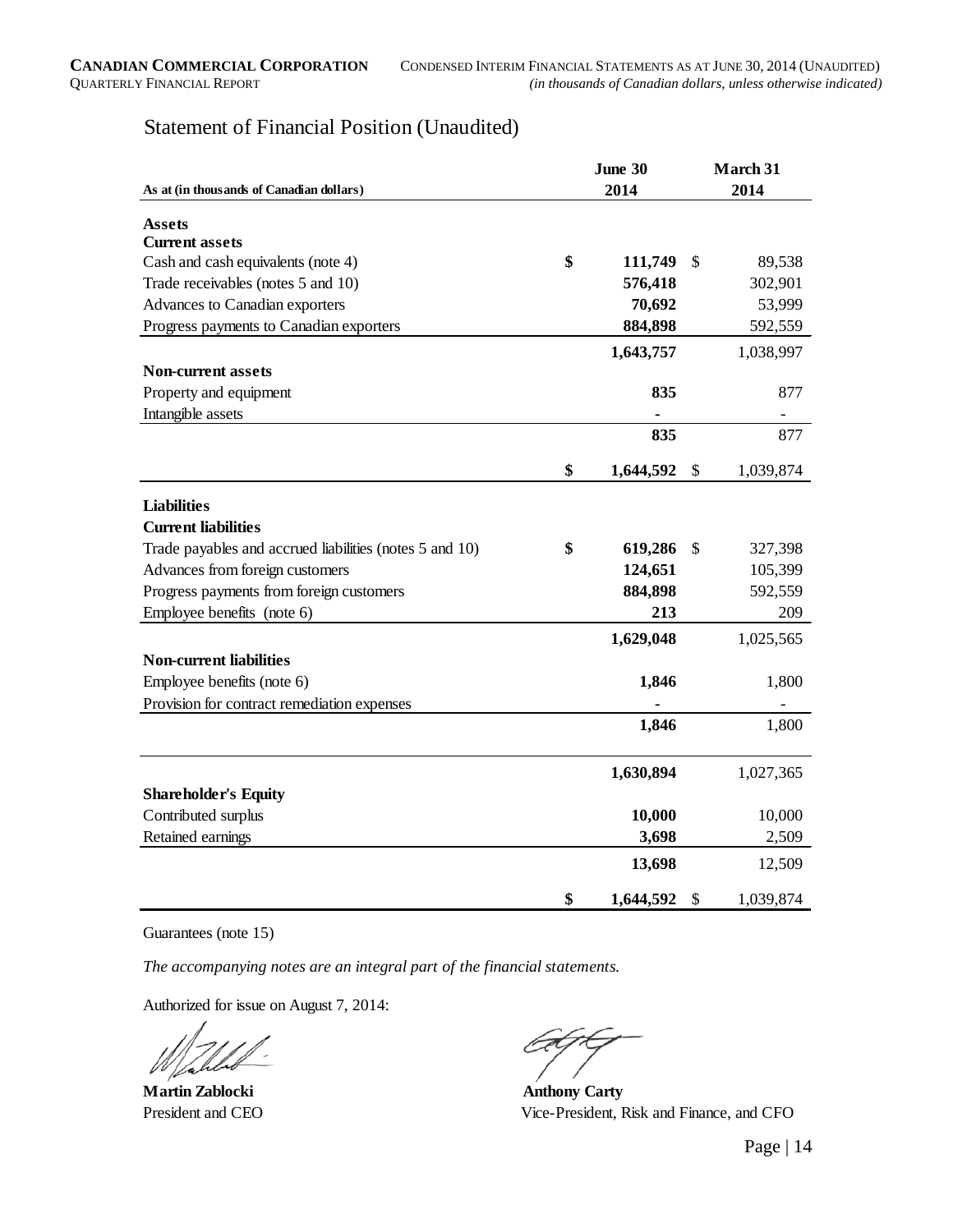| For the three months ended June 30 (in thousands of Canadian dollars) |    | 2014                   | 2013       |  |
|-----------------------------------------------------------------------|----|------------------------|------------|--|
| <b>Revenues</b>                                                       |    |                        |            |  |
| Commercial trading transactions - prime contracts (note 9)            | \$ | 537,134<br>- \$        | 373,739    |  |
| Less: cost of commercial trading transactions - prime contracts       |    | (537, 134)             | (373, 739) |  |
| Fees for service (note 9)                                             |    | 4,411                  | 2,632      |  |
| Other income (note 9)                                                 |    | 123                    | 39         |  |
| Finance income, net (note 12)                                         |    | 50                     | 63         |  |
| Gain (loss) on foreign exchange                                       |    | (27)                   | 202        |  |
|                                                                       |    | 4,557                  | 2,936      |  |
| <b>Expenses</b>                                                       |    |                        |            |  |
| Administrative expenses (note 11)                                     |    | 7,271                  | 7,262      |  |
| Contract remediation expenses                                         |    | 11                     |            |  |
|                                                                       |    | 7,282                  | 7,262      |  |
| Sourcing services for support of international                        |    |                        |            |  |
| government assistance programs                                        |    |                        |            |  |
| Sourcing services transactions (note 9)                               |    | 8,444                  | 10,197     |  |
| Less: cost of sourcing services transactions                          |    | (8, 444)               | (10, 197)  |  |
|                                                                       |    |                        |            |  |
|                                                                       |    |                        |            |  |
| Net results of operations before Parliamentary appropriations         |    | (2,725)                | (4,327)    |  |
|                                                                       |    |                        |            |  |
| Parliamentary appropriations (note 13)                                |    | 3,914                  | 3,870      |  |
|                                                                       |    |                        |            |  |
| Net results of operations                                             | \$ | 1,189<br>\$            | (456)      |  |
|                                                                       |    |                        |            |  |
| Other comprehensive loss                                              |    |                        |            |  |
| Items that will not be reclassified to net results of operations      |    |                        |            |  |
| Actuarial loss on employee benefits obligation                        |    |                        |            |  |
|                                                                       |    |                        |            |  |
| <b>Total Comprehensive income (loss)</b>                              | \$ | 1,189<br>$\mathcal{S}$ | (456)      |  |

*The accompanying notes are an integral part of the financial statements.*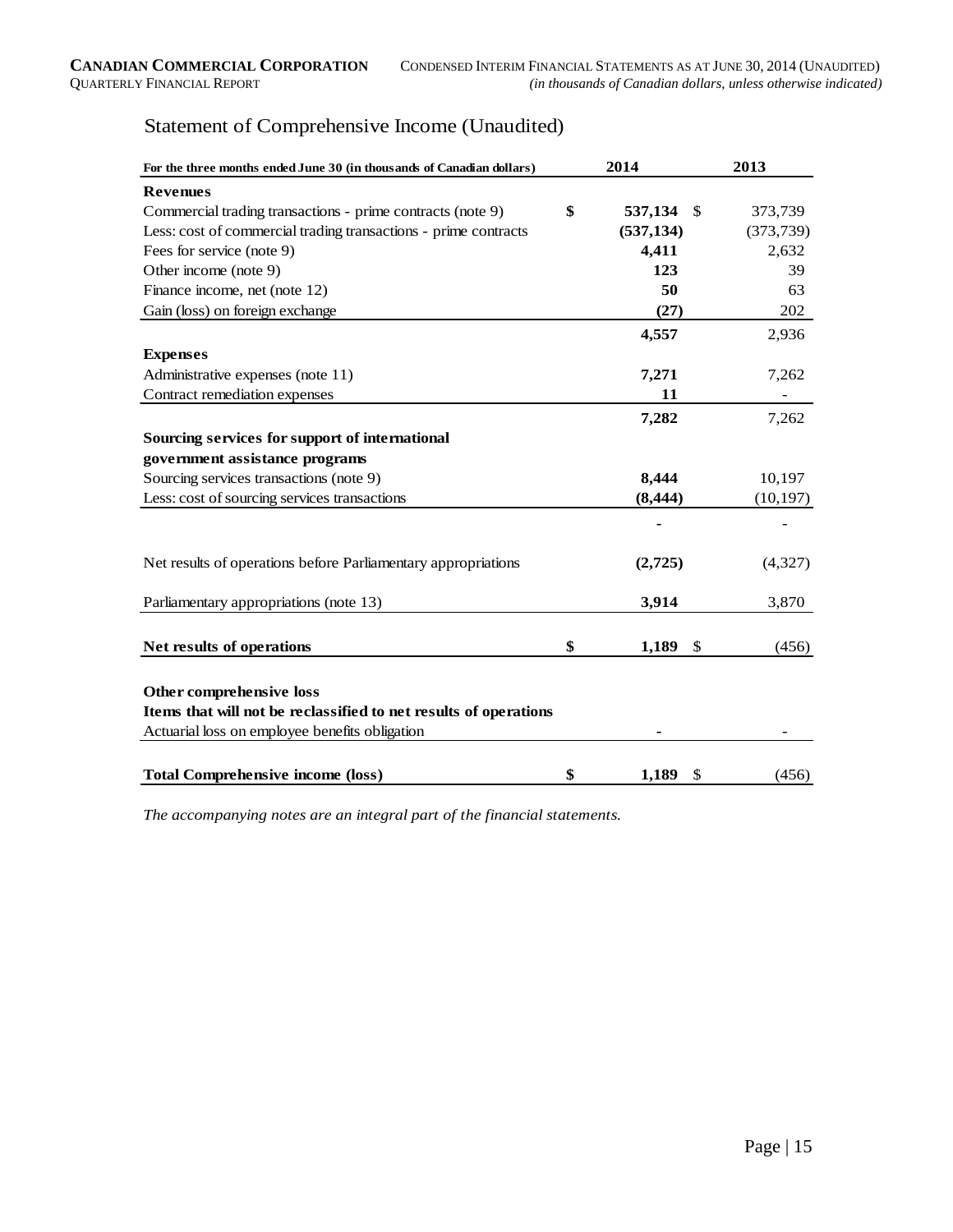## Statement of Changes in Equity (Unaudited)

| For the three months ended June 30, 2014<br>(in thousands of Canadian dollars) | <b>Contributed</b><br><b>Surplus</b> |        |    |       |              | <b>Retained</b><br><b>Earnings</b> | <b>Total</b> |  |  |
|--------------------------------------------------------------------------------|--------------------------------------|--------|----|-------|--------------|------------------------------------|--------------|--|--|
| <b>Balance March 31, 2014</b>                                                  | \$                                   | 10,000 | \$ | 2,509 | \$<br>12,509 |                                    |              |  |  |
| Net results of operations<br>Actuarial loss on employee                        |                                      | ۰      |    | 1,189 | 1,189        |                                    |              |  |  |
| benefits obligation                                                            |                                      | ۰      |    | ٠     |              |                                    |              |  |  |
| Total comprehensive income                                                     |                                      | -      |    | 1,189 | 1,189        |                                    |              |  |  |
| Balance June 30, 2014                                                          | \$                                   | 10,000 | \$ | 3,698 | 13,698       |                                    |              |  |  |

| For the three months ended June 30, 2013<br>(in thousands of Canadian dollars) | <b>Contributed</b><br><b>Retained</b><br><b>Surplus</b><br>Earnings |          |        | <b>Total</b> |        |  |  |
|--------------------------------------------------------------------------------|---------------------------------------------------------------------|----------|--------|--------------|--------|--|--|
| <b>Balance March 31, 2013</b>                                                  | \$<br>10,000                                                        | S        | 40,368 | S            | 50,368 |  |  |
| Net results of operations<br>Actuarial loss on employee<br>benefits obligation |                                                                     |          | (456)  |              | (456)  |  |  |
| Total comprehensive loss                                                       |                                                                     |          | (456)  |              | (456)  |  |  |
| Balance June 30, 2013                                                          | \$<br>10,000                                                        | <b>S</b> | 39,912 | -S           | 49.912 |  |  |

*The accompanying notes are an integral part of the financial statements.*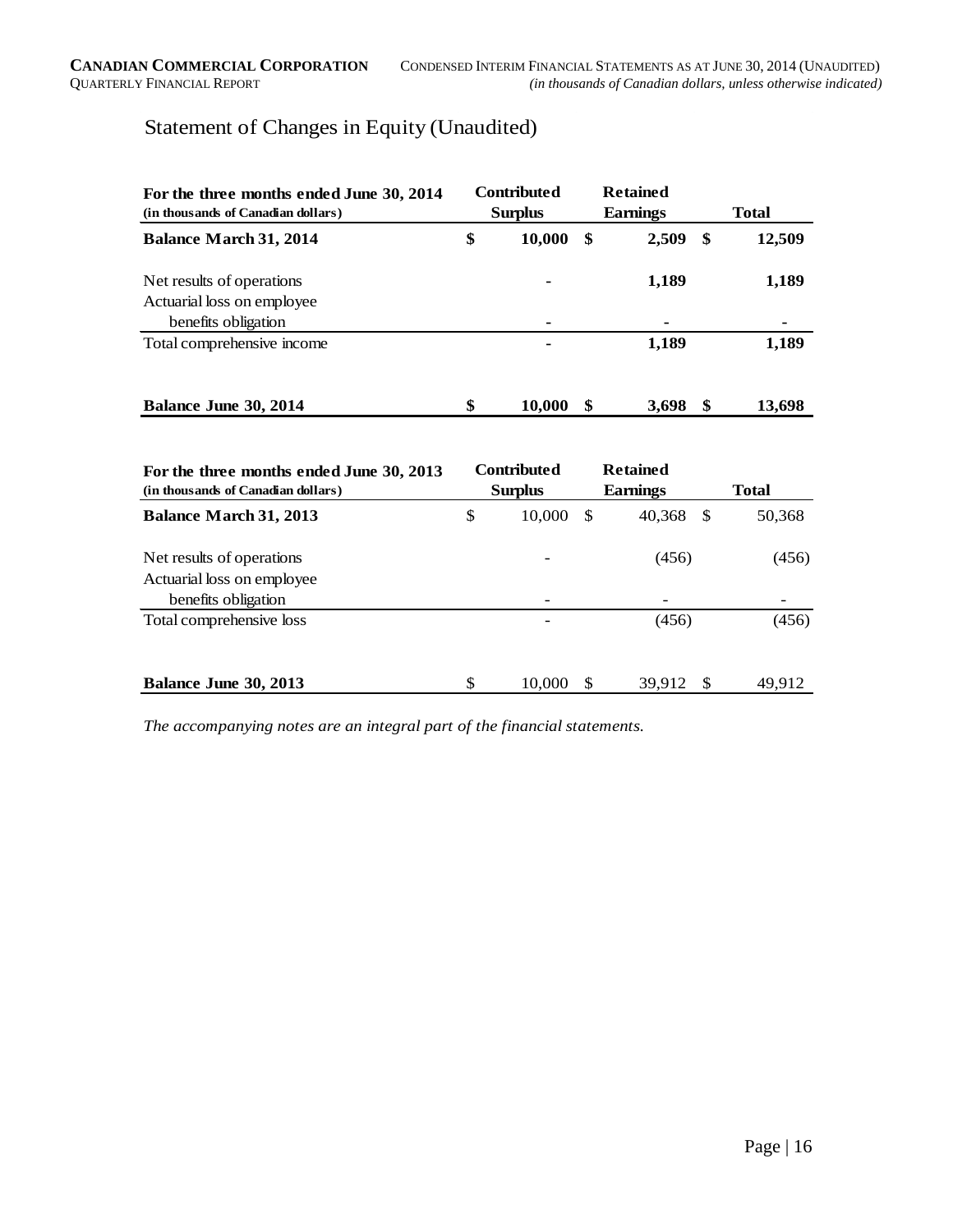## Statement of Cash Flows (Unaudited)

| For the three months ended June 30 (in thousands of Canadian dollars) |    | 2014       | 2013 |                   |  |
|-----------------------------------------------------------------------|----|------------|------|-------------------|--|
|                                                                       |    |            |      | Restated (note 3) |  |
| Cash flows from operating activities                                  |    |            |      |                   |  |
| Receipts from foreign customers                                       | \$ | 291,313    | - \$ | 406,610           |  |
| Finance income, net                                                   |    | 50         |      | 63                |  |
| Fees for service and other income received                            |    | 4,534      |      | 2,671             |  |
| Payments to Canadian exporters                                        |    | (270, 394) |      | (388, 904)        |  |
| Administrative payments                                               |    | (7,179)    |      | (8,641)           |  |
| Parliamentary appropriations                                          |    | 3,914      |      | 3,870             |  |
| Cash provided by operating activities                                 |    | 22,238     |      | 15,669            |  |
| Effect of exchange rate changes on cash and cash equivalents          |    | (27)       |      | 202               |  |
| Increase in cash and cash equivalents                                 |    | 22,211     |      | 15,871            |  |
| Cash and cash equivalents at the beginning of period                  |    | 89,538     |      | 61,068            |  |
| Cash and cash equivalents at the end of period                        | \$ | 111,749    | \$   | 76,939            |  |

*The accompanying notes are an integral part of the financial statements.*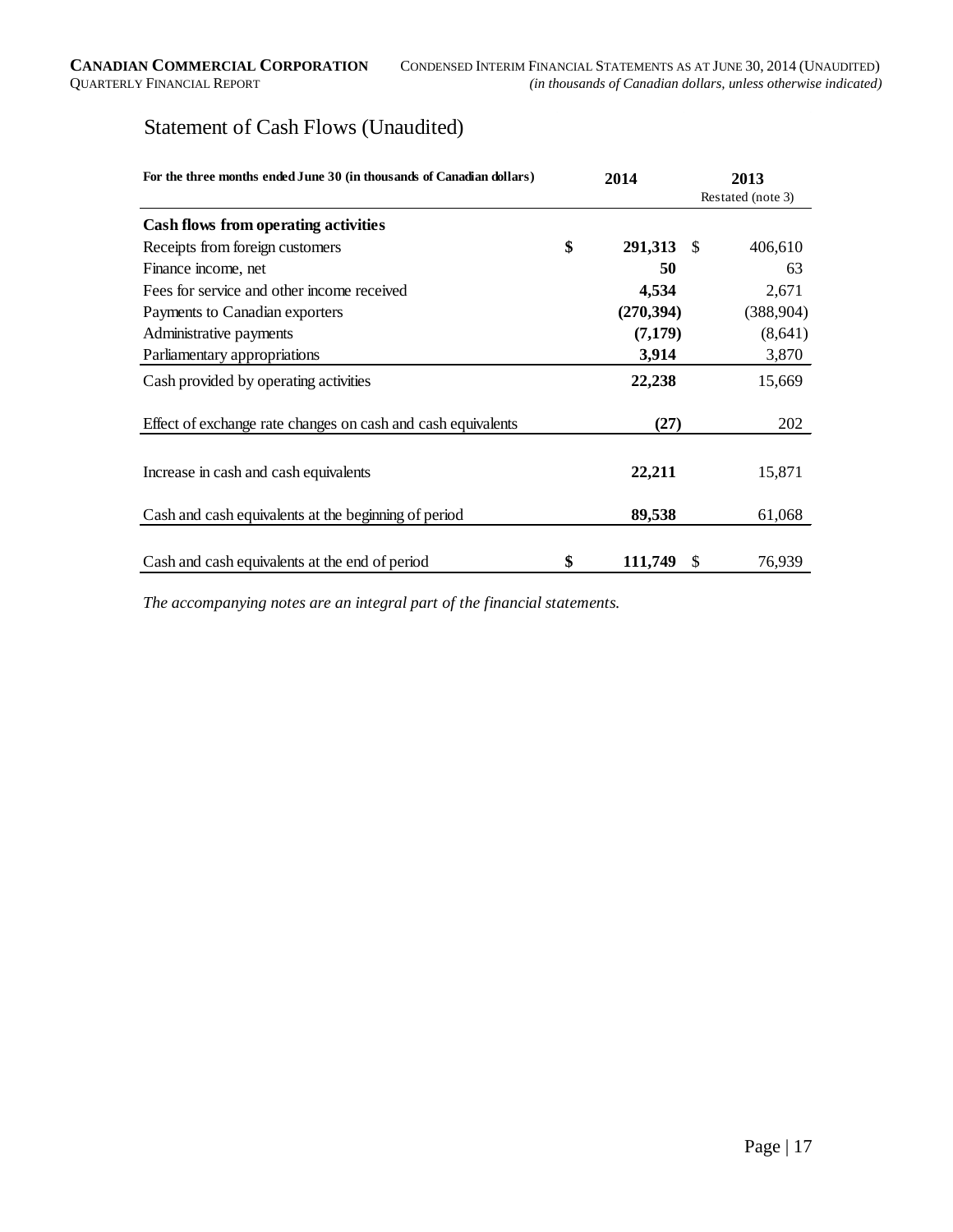### **Notes to Financial Statements**

#### **June 30, 2014**

#### **1. Nature, organization and funding**

The Canadian Commercial Corporation (the "Corporation") was established in 1946 by the *Canadian Commercial Corporation Act* (the "Act"), is wholly owned by the Government of Canada and an agent Crown corporation listed in Part I of Schedule III of the *Financial Administration Act*. The Corporation is a company domiciled in Canada with a head office located at 50 O'Connor Street, Ottawa, Ontario. The Corporation operates primarily in Canada with representative offices in Asia and representation in the Caribbean.

The Corporation generally acts as the prime contracting agency when foreign governments, international organizations, or foreign private sector buyers wish to purchase products and services from Canada through the Canadian Government. The Corporation enters into contracts with these foreign customers and into corresponding supply contracts with Canadian exporters. Additionally, the Corporation enters into sourcing services agreements to procure goods and services for international end use on behalf of Canadian and foreign governments.

The Corporation's operations are funded primarily by a parliamentary appropriation, and fees for service.

In September 2008, the Corporation, together with a number of other Crown corporations, was issued a directive (P.C. 2008-1598) pursuant to Section 89 of the *Financial Administration Act*, entitled *Order giving a direction to parent Crown corporations involved in commercial lending to give due consideration to the personal integrity of those they lend to or provide benefits to in accordance with Government's policy to improve the accountability and integrity of federal institutions*. The Corporation has since implemented the directive effective January 1, 2010.

The Corporation is not subject to the provisions of the *Income Tax Act*.

#### **2. Basis of preparation**

#### *Compliance with International Financial Reporting Standards (IFRS)*

These condensed interim financial statements have been prepared in accordance with the Treasury Board of Canada *Standard on Quarterly Financial Reports for Crown Corporations* using the International Financial Reporting Standards ("IFRS") accounting policies adopted in the Corporation's audited annual financial statements as at and for the year ended March 31, 2014. These condensed interim financial statements do not include all of the information required for full annual financial statements and should be read in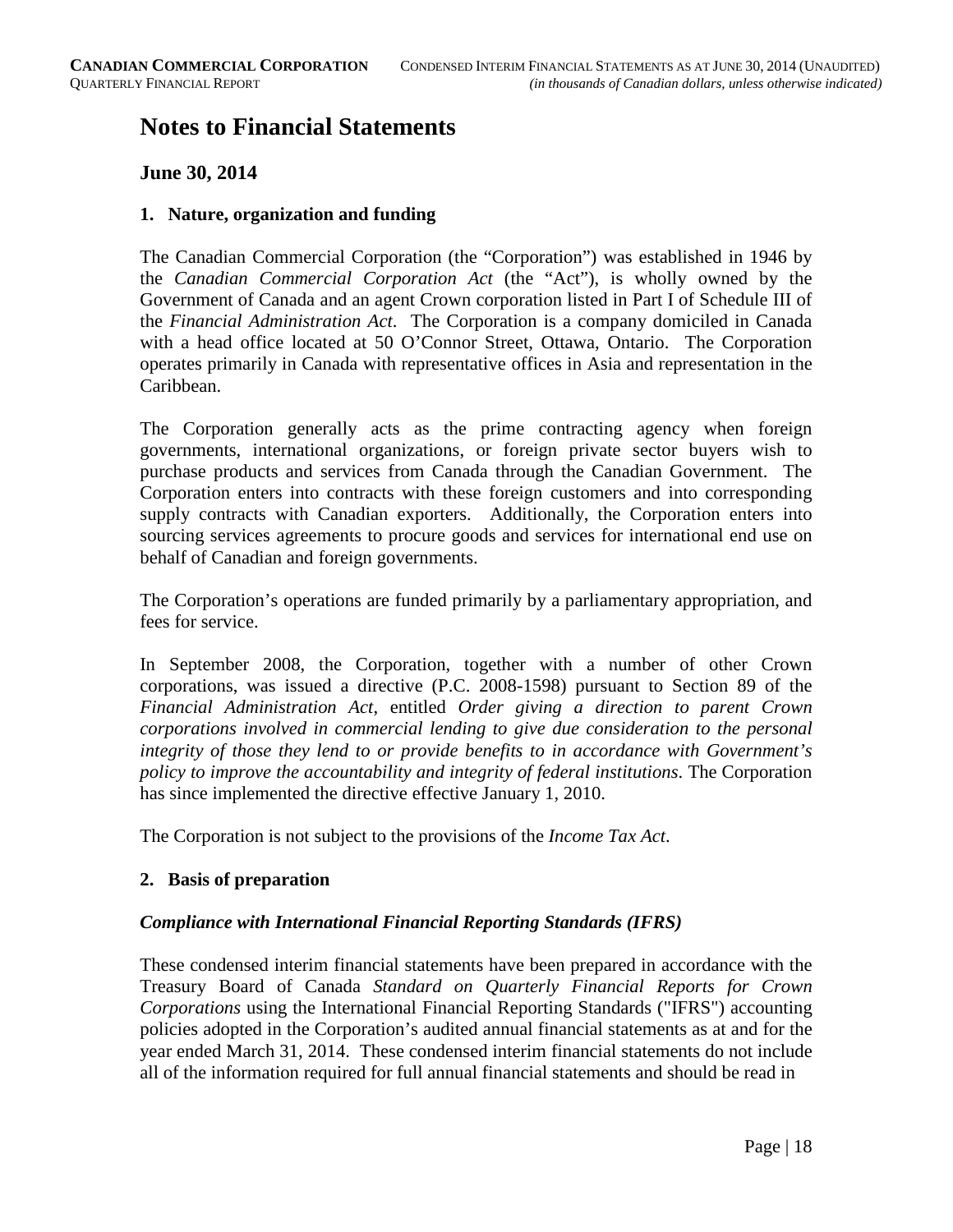conjunction with the Corporation's annual report and audited financial statements for the year ended March 31, 2014.

#### *Basis of measurement*

The financial statements have been prepared on the historical cost basis except for, as permitted by IFRS and to the extent material, the following items in the Statement of Financial Position:

- derivative financial instruments are measured at fair value
- financial instruments at fair value through profit or loss are measured at fair value
- accrued employee benefit liabilities for post-employment benefit plans are recognized at the present value of the defined benefit obligations
- provision for contract remediation expense measured at the present value of future expected cash flows

#### *Use of estimates and judgments*

The preparation of financial statements in accordance with IFRS requires management to make judgments, estimates and assumptions that affect the application of accounting policies and the reported amounts of assets and liabilities and the disclosure of contingent assets and liabilities at the date of the financial statements and the reported amounts of revenues and expenses during the year. Actual results could differ significantly from estimates resulting in significant differences in the related financial statement balances.

Estimates and underlying assumptions are reviewed on an ongoing basis and in detail as at the date of the financial statements. Any changes in estimates are reflected in the financial statements in the period in which they become known and in any future periods affected. Management has used estimates in determining the useful lives of property and equipment, intangible assets, in accounting for the employee benefits liabilities, the provision for contract remediation expenses, lease commitments and contingencies and used judgment in determining whether a provision for contract remediation expenses should be recognized or disclosed.

Information about areas where management has exercised judgment and made significant use of estimates and assumptions are included in the following notes:

Note  $6$  – pension and employee benefits Note 7 – provision for contract remediation expenses Note  $15$  – guarantees

#### *Functional and presentation currency*

The Corporation's functional and presentation currency is the Canadian dollar.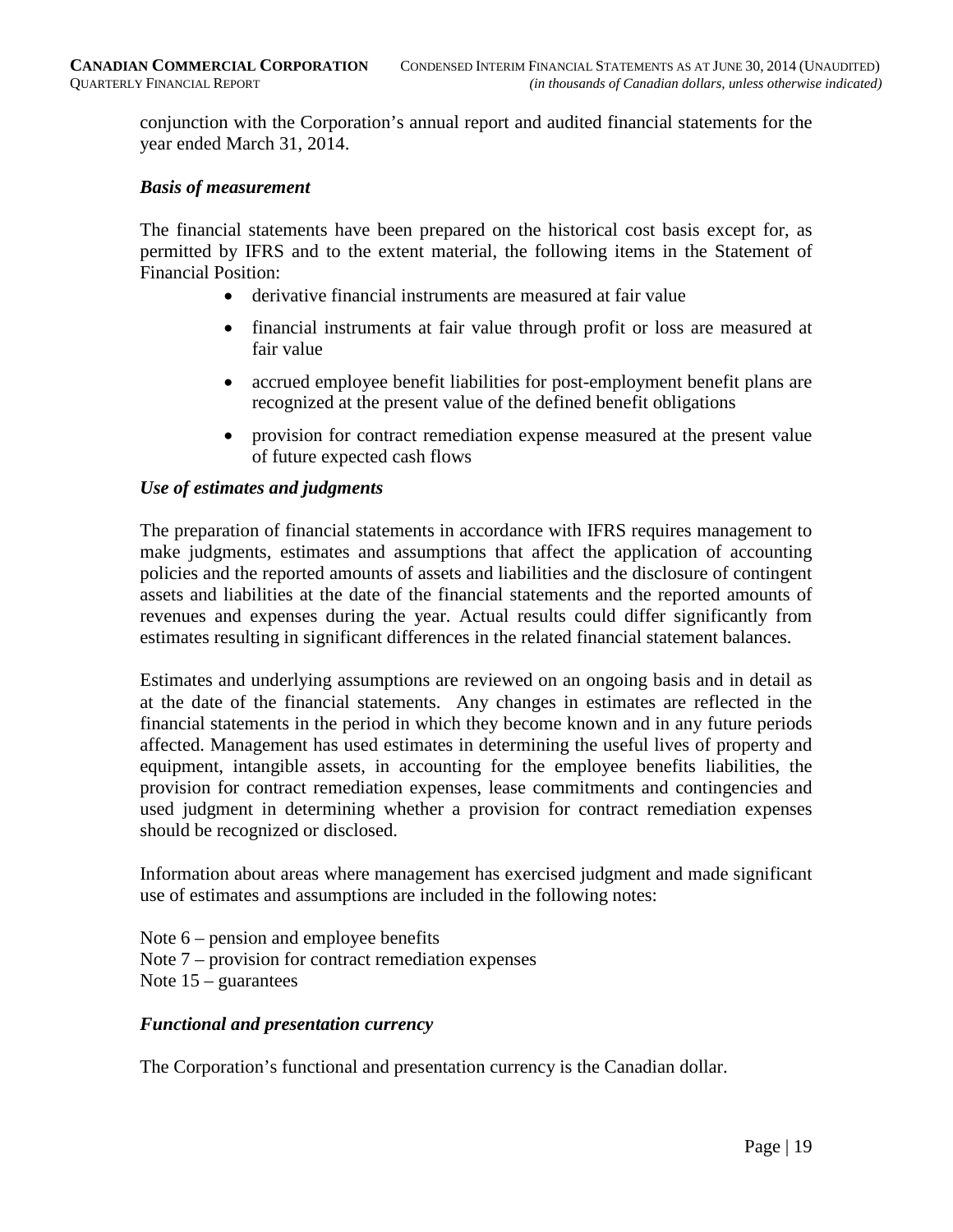#### **3. Significant accounting policies**

The accounting policies applied in the preparation of these condensed interim financial statements are consistent with those disclosed in the Corporation's audited annual financial statements for the year ended March 31, 2014.

#### **Changes in accounting policies -** *Restatement*

As of the year-ended march 31, 2014, the Corporation changed its accounting policy with respect to the presentation of progress payments in the Statement of Financial Position and Statement of Cash Flows and reclassified certain comparative figures to conform to the current presentation which provides more relevant information about the Corporation's cash flows.

The difference between progress payments from foreign customers and progress payments to Canadian exporters is the result of overpayments from foreign customers due to temporary timing differences in their liquidation methods and accounting for work performed. The Corporation has reclassified these overpayments from progress payments from foreign customers to advances from foreign customers.

The cash flow effect of progress payments which is derived solely from overpayments are now reflected in advances from foreign customers and included in receipts from foreign customers on the Statement of Cash Flows. As a result, the Corporation modified the presentation of operating activities with respect to receipts from foreign customers and payments to Canadian exporters in the Statement of Cash flows to exclude progress payments from foreign customers and progress payments to Canadian exporters.

The Corporation decided to retrospectively apply the change in accounting policy and the resulting change has no impact on the Statement of Comprehensive Income, the Statement of Changes in Equity and the cash provided by (used in) operating, investing or financing activities in the Statement of Cash Flows, or a material effect on the Statement of Financial Position at the beginning of the preceding period. As a result the Corporation has not presented a third Statement of Financial Position as at April 1, 2013 and only provided reclassified amounts of the comparative financial statements as at June 30, 2013.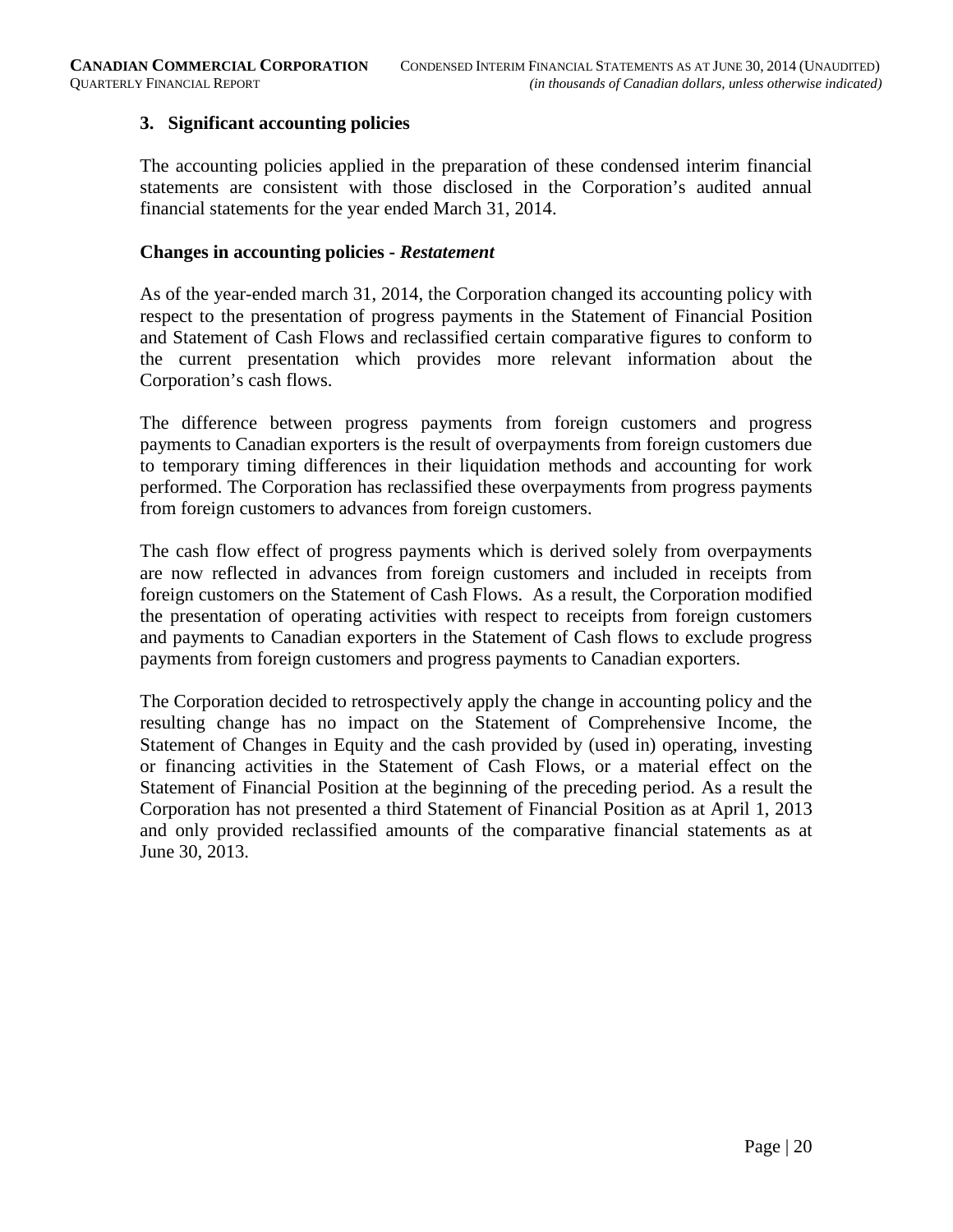The following table summarizes the impact of the retrospective application of this change in accounting policy on the Statement of Financial Position and the Statement of Cash Flows for the three months ended June 30, 2013:

|                                                            |               |                |              | <b>Impact of</b> | <b>Adjusted</b> |
|------------------------------------------------------------|---------------|----------------|--------------|------------------|-----------------|
|                                                            | June 30, 2013 |                |              | change           | June 30, 2013   |
|                                                            |               |                |              |                  |                 |
| <b>Reclassification in Statement of Financial Position</b> |               |                |              |                  |                 |
| <b>Current liabilities</b>                                 |               |                |              |                  |                 |
| Advances from foreign customers                            | \$            | 149.580        | -S           | 2.774 \$         | 152,354         |
| Progress payments from foreign customers                   | \$            | 889,686        | <sup>S</sup> | $(2,774)$ \$     | 886,912         |
| <b>Restatement of Statement of Cash Flows</b>              |               |                |              |                  |                 |
| Cash flows from operating activities                       |               |                |              |                  |                 |
| Receipts from foreign customers                            | \$            | 453.374 \$     |              | $(46,764)$ \$    | 406.610         |
| Payments to Canadian exporters                             | \$            | $(435,668)$ \$ |              | 46,764 \$        | (388, 904)      |

#### **4. Cash and cash equivalents**

Cash and cash equivalents included:

|                    | June 30, 2014 |    |                     | <b>March 31, 2014</b> |          |        |  |
|--------------------|---------------|----|---------------------|-----------------------|----------|--------|--|
|                    | Original      |    | Canadian            | Original              | Canadian |        |  |
|                    | currency      |    | dollars<br>currency |                       | dollars  |        |  |
| U.S. dollars       | 84,831        | \$ | 90,515              | 63,231                | \$       | 69,901 |  |
| Canadian dollars   | 20,680        |    | 20,680              | 19,094                |          | 19,094 |  |
| Chinese renminbi   | 3,220         |    | 554                 | 2,290                 |          | 407    |  |
| Australian dollars |               |    | -                   | 133                   |          | 136    |  |
|                    |               | \$ | 111,749             |                       | \$       | 89,538 |  |

The Corporation invests in short-term deposits in Canadian banks. At June 30, 2014, the average term to maturity of short-term deposits was two days (March 31, 2014 - one day) and the portfolio yield to maturity was 0.05% as at June 30, 2014 (March 31, 2014 - 0.03%).

Of the cash and cash equivalents, \$60,463 (March 31, 2014 - \$58,275) represents advances and holdbacks received from foreign customers which will be remitted to Canadian exporters at later dates in accordance with contracts. Where contracted, these funds may accrue interest to the credit of the Canadian exporter or foreign customer.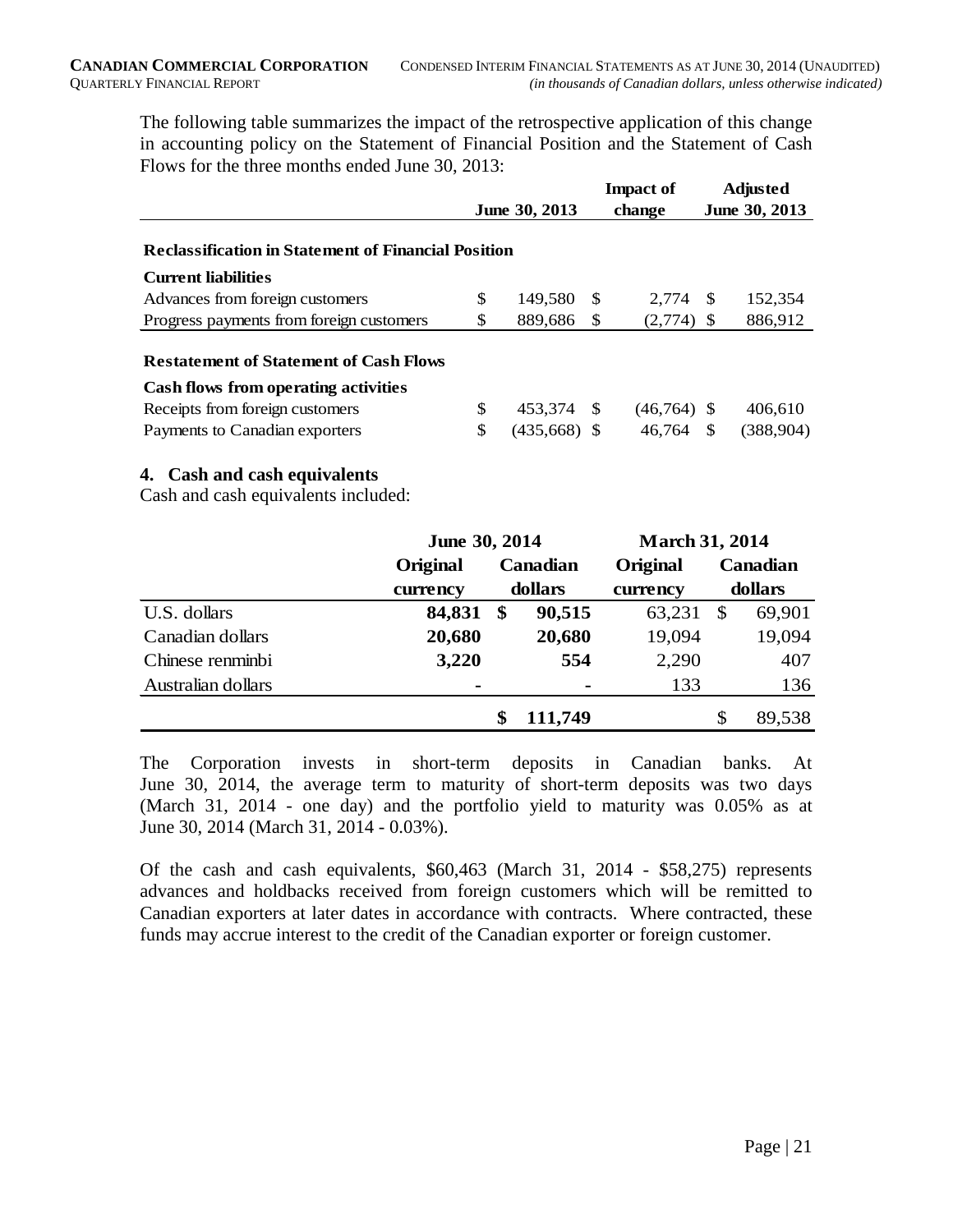#### **5. Trade receivables and trade payables and accrued liabilities**

Trade receivables are based on normal international trade terms and are generally noninterest bearing. The currency profile of the Corporation's trade receivables was as follows:

|                  | June 30, 2014                      |               |                 | <b>March 31, 2014</b> |         |         |  |
|------------------|------------------------------------|---------------|-----------------|-----------------------|---------|---------|--|
|                  | <b>Original</b><br><b>Canadian</b> |               | <b>Original</b> | Canadian              |         |         |  |
|                  | currency                           |               | dollars         | currency              | dollars |         |  |
| U.S. dollars     | 491,715                            | $\mathbf{\$}$ | 524,659         | 235,780               | \$      | 260,655 |  |
| Canadian dollars | 51,642                             |               | 51,642          | 42,243                |         | 42,243  |  |
| Chinese renminbi | 684                                |               | 117             | 18                    |         | 3       |  |
|                  |                                    | \$            | 576,418         |                       |         | 302,901 |  |

Trade payables and accrued liabilities are due on normal trade terms. The currency profile of the Corporation's trade payables and accrued liabilities was as follows:

|                    | June 30, 2014   |    |                 | <b>March 31, 2014</b> |    |                 |  |
|--------------------|-----------------|----|-----------------|-----------------------|----|-----------------|--|
|                    | <b>Original</b> |    | <b>Canadian</b> | Original              |    | <b>Canadian</b> |  |
|                    | currency        |    | dollars         | currency              |    | dollars         |  |
| U.S. dollars       | 531,438         | \$ | 567,047         | 261,277               | \$ | 288,845         |  |
| Canadian dollars   | 52,232          |    | 52,232          | 38,411                |    | 38,411          |  |
| Chinese renminbi   | 42              |    |                 | 31                    |    | 5               |  |
| Australian dollars | $\blacksquare$  |    | $\blacksquare$  | 133                   |    | 137             |  |
|                    |                 | \$ | 619,286         |                       |    | 327,398         |  |

#### **6. Employee benefits**

The Corporation provides non-vested sick leave benefits to its employees, as provided for under labour contracts and conditions of employment. Certain employees are entitled to severance benefits based on years of service and final salary. These benefit plans are unfunded and thus have no assets, resulting in a plan deficit equal to the accrued benefit obligation.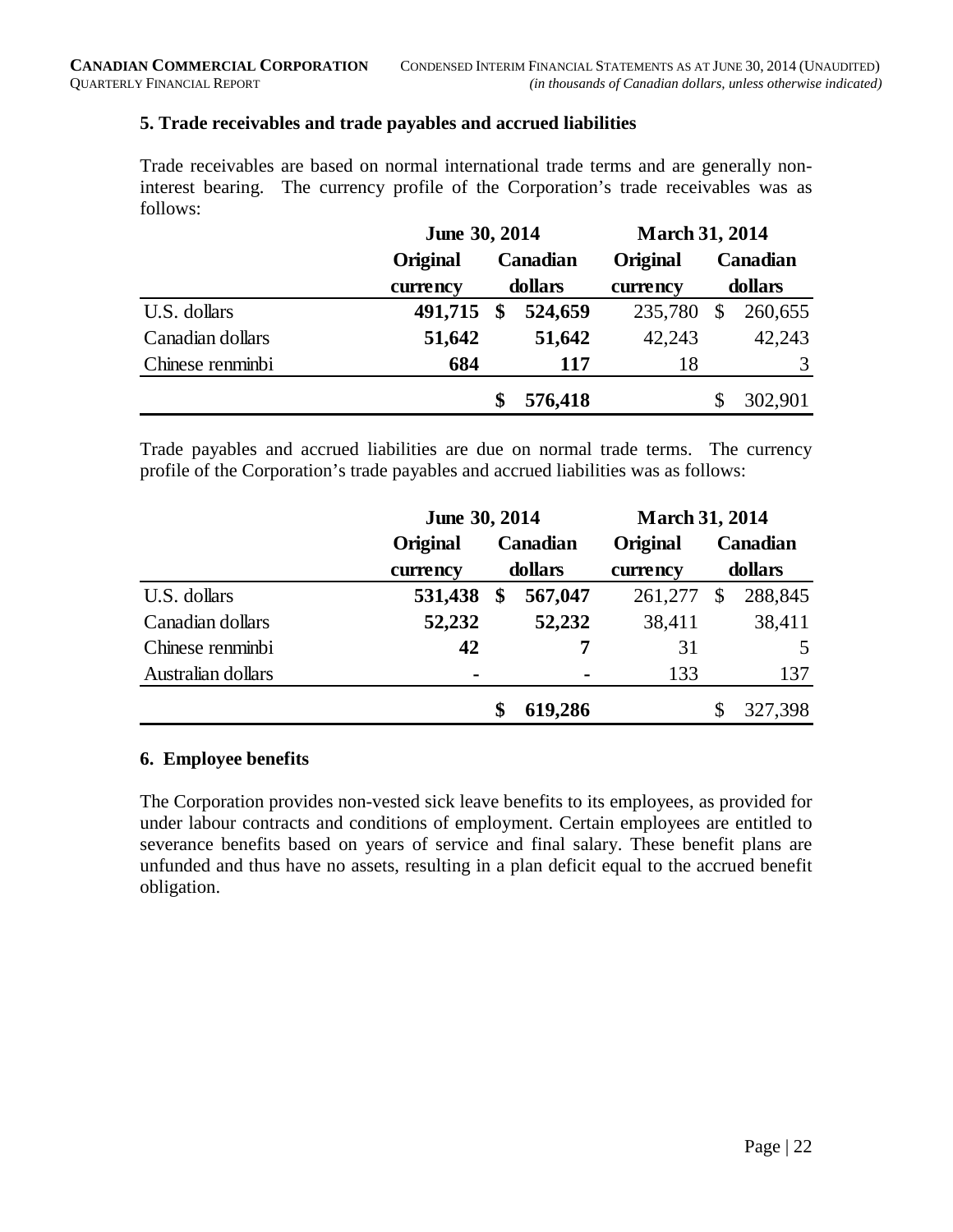The sick leave and severance employee benefits have a current and non-current portion and are presented on the Statement of Financial Position as follows:

|                                     |   | June 30, 2014 |    |                  |    |                       | <b>March 31, 2014</b> |             |      |                  |  |                 |
|-------------------------------------|---|---------------|----|------------------|----|-----------------------|-----------------------|-------------|------|------------------|--|-----------------|
|                                     |   | <b>Sick</b>   |    |                  |    | <b>Total</b>          |                       | <b>Sick</b> |      |                  |  | <b>Total</b>    |
|                                     |   | Leave         |    | <b>Severance</b> |    | <b>Benefits</b>       |                       | Leave       |      | <b>Severance</b> |  | <b>Benefits</b> |
| Total employee benefits \$ 1,400 \$ |   |               |    |                  |    | 659 \$ 2,059 \$ 1,350 |                       |             | - \$ |                  |  | 659 \$ 2,009    |
| Less: current portion               |   | (109)         |    | (104)            |    | (213)                 |                       | (105)       |      | (104)            |  | (209)           |
| Non-current portion                 | S | 1,291         | -S | 555              | \$ | 1,846                 | <sup>\$</sup>         | $1,245$ \$  |      | 555              |  | 1.800           |

Information about the sick leave long-term benefit plan and severance post-employment defined benefit plan, as at March 31 was as follows:

|                                           | Sick leave benefits |         |                | <b>Severance benefits</b> |           |         |
|-------------------------------------------|---------------------|---------|----------------|---------------------------|-----------|---------|
|                                           |                     | 2014    |                | 2013                      | 2014      | 2013    |
| <b>Accrued benefit obligation</b>         |                     |         |                |                           |           |         |
| Balance at beginning of year              |                     | \$1,083 | \$             | 909                       | \$2,329   | \$2,079 |
| Current service cost                      |                     | 119     |                | 106                       | 11        | 188     |
| Interest cost                             |                     | 40      |                | 36                        | 48        | 84      |
| Benefits paid                             |                     | (179)   |                | (113)                     | (1,821)   | (170)   |
| <b>Actuarial</b> loss                     |                     | 288     |                | 145                       | 92        | 148     |
| Total accrued benefits at end of year     |                     | \$1,350 | $\mathbb{S}^-$ | 1,083                     | \$<br>659 | \$2,329 |
|                                           |                     |         |                |                           |           |         |
| <b>Economic assumptions</b>               |                     |         |                |                           |           |         |
| Accrued benefit obligation as of March 31 |                     |         |                |                           |           |         |
| Discount rate                             |                     | 4.34%   |                | 3.76%                     | 3.76%     | 3.40%   |
| Rate of economic salary increase          |                     | 2.00%   |                | 2.00%                     | 2.00%     | 2.00%   |
| Benefit costs for year ended March 31     |                     |         |                |                           |           |         |
| Discount rate                             |                     | 3.76%   |                | 4.01%                     | 3.40%     | 3.98%   |
| Rate of economic salary increase          |                     | 2.00%   |                | 1.50%                     | 2.00%     | 1.50%   |

Demographic assumptions including seniority and promotional salary increases, withdrawal rates, rates of retirement, pensionable disability, mortality and longevity improvement factors, taken from the actuarial report of the pension plan for the Public Service of Canada, are also considered in the actuarial valuation of accrued employee sick leave benefits. The underlying assumptions adopted in measuring the Corporation's sick leave and severance benefits are reviewed annually by management and have been consistently applied. Changes in these assumptions can have a significant impact on the related financial statement balances.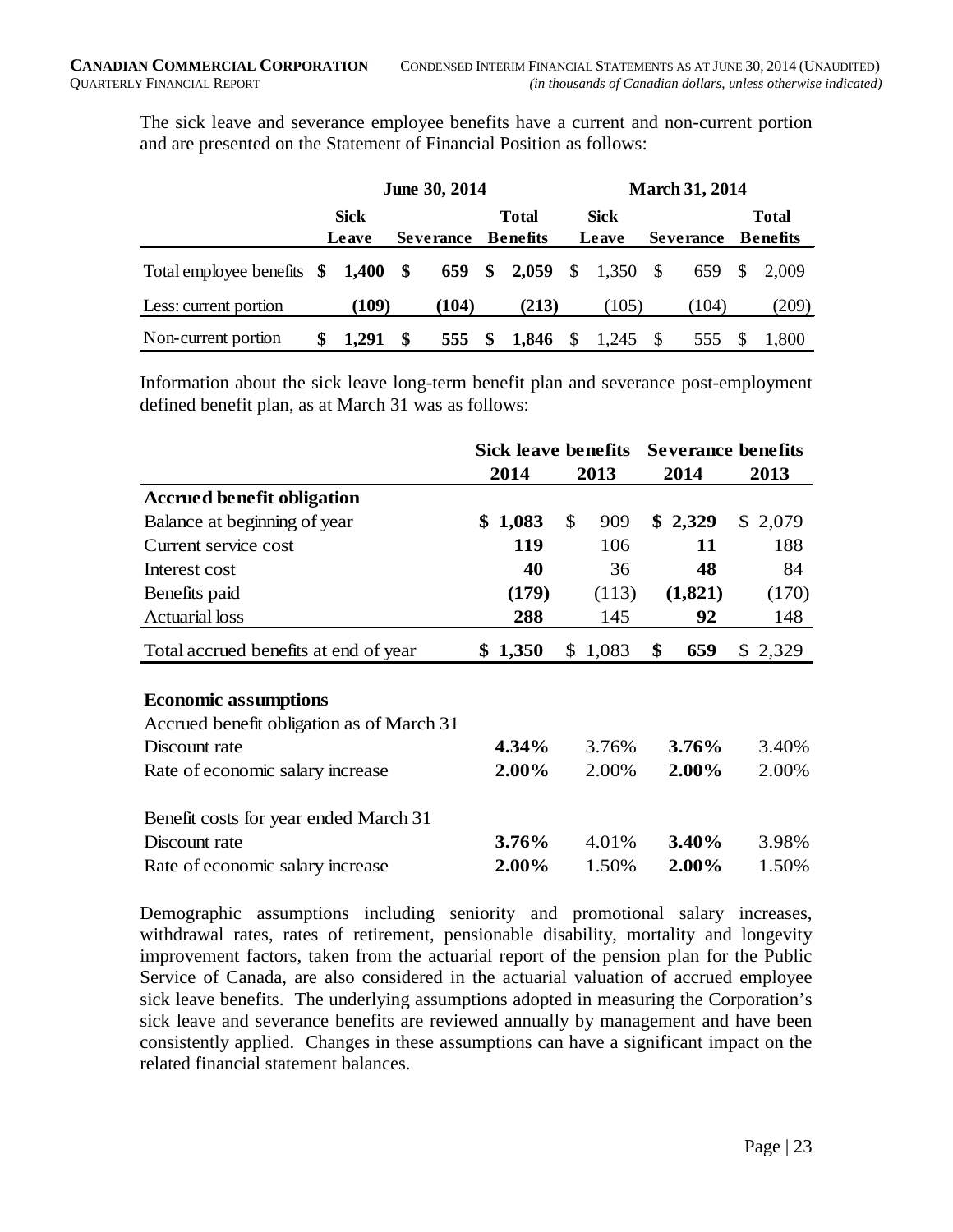Included in administrative expenses as workforce compensation and related expenses for the three months ended June 30, 2014 was a charge of \$50 (June 30, 2013 –  $$25$ ) for sick leave benefits.

#### **7. Provision for contract remediation expenses**

The Corporation may incur contract re-procurement expenses should Canadian exporters fail to fulfill the terms and conditions of their contracts. The Corporation is the defendant in certain pending claims and lawsuits. While the damages being claimed by the plaintiffs can be significant, management, based on advice from legal counsel, records in the period a liability when damages are considered more likely than not and the associated costs can be reliably estimated.

Management used judgment in determining whether a provision should be recognized or disclosed considering the probability that a payment will be required to settle the obligation and that a reliable estimate of the amount can be made. Management's estimate of the provision is subject to many uncertainties, including the timing and the actual amount of the payout.

No provision for contract remediation expenses has been identified as required for the three months ended June 30, 2014 and March 31, 2014.

No onerous contracts have been identified as at June 30, 2014 and March 31, 2014.

#### **8. Capital management**

The Corporation's objective with respect to capital is to preserve and strengthen its capital base through prudent risk management. This, coupled with the strategies to optimize operating surpluses ensures that capital is available to facilitate investments in people and processes and to mitigate any potential losses related to operational, performance and credit risk.

Key strategies used by the Corporation to manage its capital base include: minimizing contract remediation expenses; balancing smart growth with operating expenses; minimizing foreign exchange exposure and optimizing interest income. From time to time the Corporation may be required to return to the Government of Canada any part of capital deemed to be in excess of the amount required for the purposes for which the Corporation was constituted.

The Minister of International Trade directed the Corporation to pay to the Receiver General the amount of \$40.0 million by March 31, 2014, an amount considered to be in excess of the amount required by the Corporation for the purposes of the *Canadian Commercial Corporation Act.*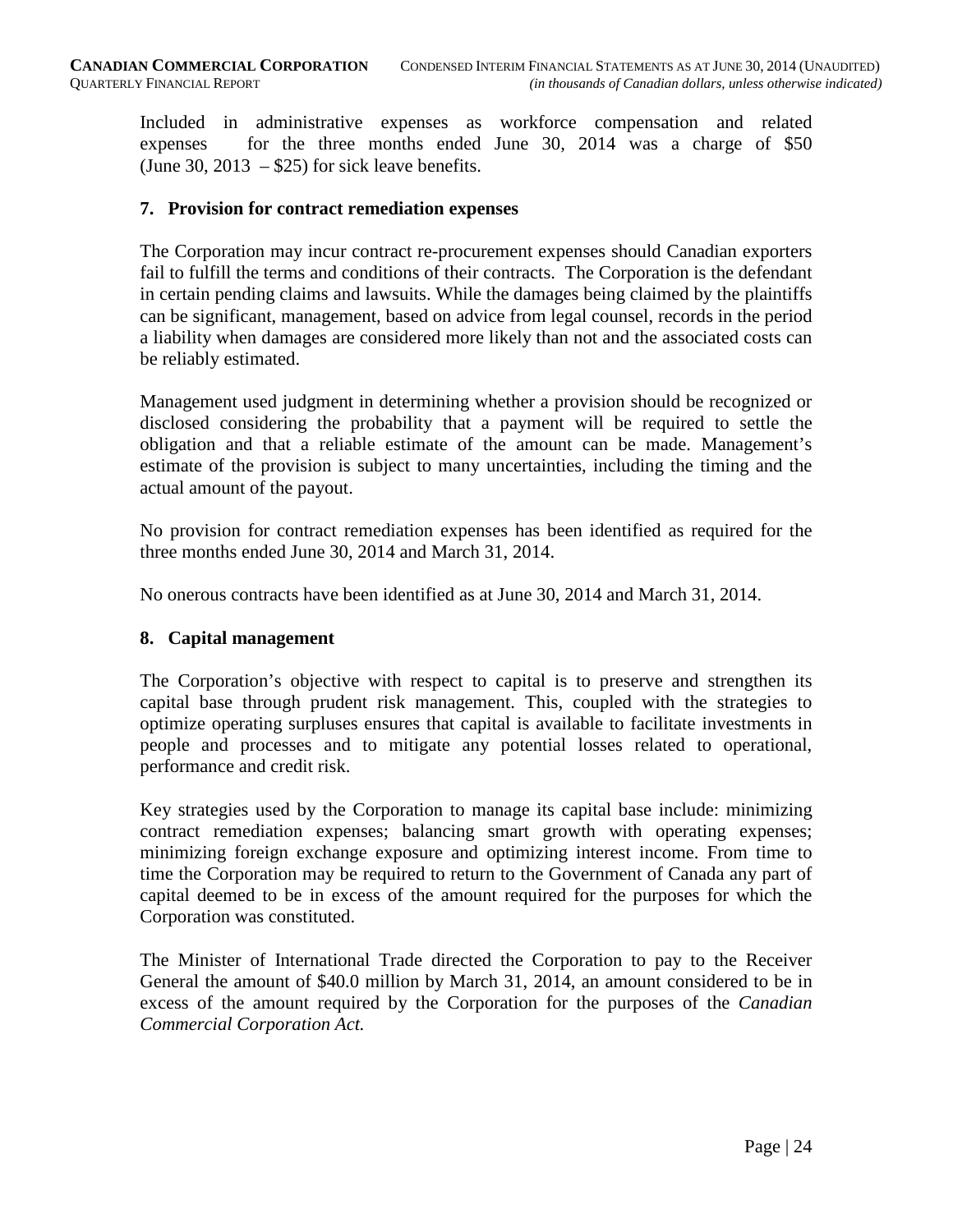|                     | <b>June 30,</b> |        |               | March 31, |  |  |
|---------------------|-----------------|--------|---------------|-----------|--|--|
|                     |                 | 2014   |               | 2014      |  |  |
| Contributed surplus |                 | 10,000 | \$            | 10,000    |  |  |
| Retained earnings   |                 | 3,698  |               | 2,509     |  |  |
|                     |                 | 13,698 | $\mathcal{S}$ | 12,509    |  |  |

The Corporation's breakdown of supply of capital is as follows:

#### **9. Commercial trading transactions, fees for service, other income and sourcing services transactions**

The Corporation facilitates sales of Canadian goods to foreign customers including governments, international agencies and other buyers and receives revenues from commercial trading transactions related to prime contracts, fees for service and other income. The Corporation also engages in transactions related to sourcing services for support of international programs.

For the three months ended June 30, the profile by geographic region is as follows:

|                      | 2014     |           |    |              |    |              | 2013     |           |               |              |               |              |
|----------------------|----------|-----------|----|--------------|----|--------------|----------|-----------|---------------|--------------|---------------|--------------|
|                      | Sourcing |           |    |              |    |              | Sourcing |           |               |              |               |              |
|                      |          | services  |    |              |    |              |          |           |               | services     |               |              |
|                      |          | Revenues* |    | transactions |    | <b>Total</b> |          | Revenues* |               | transactions |               | <b>Total</b> |
| Asia                 | \$       | 319,154   | \$ | 1,231        | \$ | 320,385      | \$.      | 5.440     | <sup>\$</sup> | 817          | <sup>\$</sup> | 6,257        |
| <b>United States</b> |          | 130,480   |    |              |    | 130,480      |          | 300,562   |               |              |               | 300,562      |
| Central America      |          |           |    |              |    |              |          |           |               |              |               |              |
| & Caribbean          |          | 66,999    |    | 1,214        |    | 68,213       |          | 48,338    |               | 2,692        |               | 51,030       |
| South America        |          | 24,591    |    | ٠            |    | 24,591       |          | 19,384    |               | 254          |               | 19,638       |
| Europe               |          | 64        |    | 3,210        |    | 3,274        |          | 512       |               | 4,292        |               | 4,804        |
| Africa               |          | 16        |    | 1,976        |    | 1,992        |          | 1,488     |               | 235          |               | 1,723        |
| Canada               |          | 339       |    | 813          |    | 1,152        |          | 386       |               | 1,907        |               | 2,293        |
| Other                |          | 25        |    | ٠            |    | 25           |          | 300       |               |              |               | 300          |
|                      | \$       | 541,668   | \$ | 8,444        |    | 550,112      |          | 376,410   | \$            | 10,197       | \$            | 386,607      |

\* Revenues include revenue related to Commercial Trading Transactions, Fees for Service and Other Income.

Revenues for the three months ended June 30, 2014 include \$318,730 (June 30, 2013 - nil) of unbilled revenues. Value of contracts signed is distinct from revenues. During the three months ended June 30, 2014, the value of contracts and amendments which were signed and became effective amounted to \$353.5 million (June 30, 2013 - \$217.1 million).

#### **10. Risk management and financial instruments**

The Corporation is exposed to credit risk, market risk and liquidity risk as a result of holding financial instruments. The Board of Directors has responsibility for the oversight of the Corporation's risk management framework and the review, approval and monitoring the Corporation's risk management policies including the development of an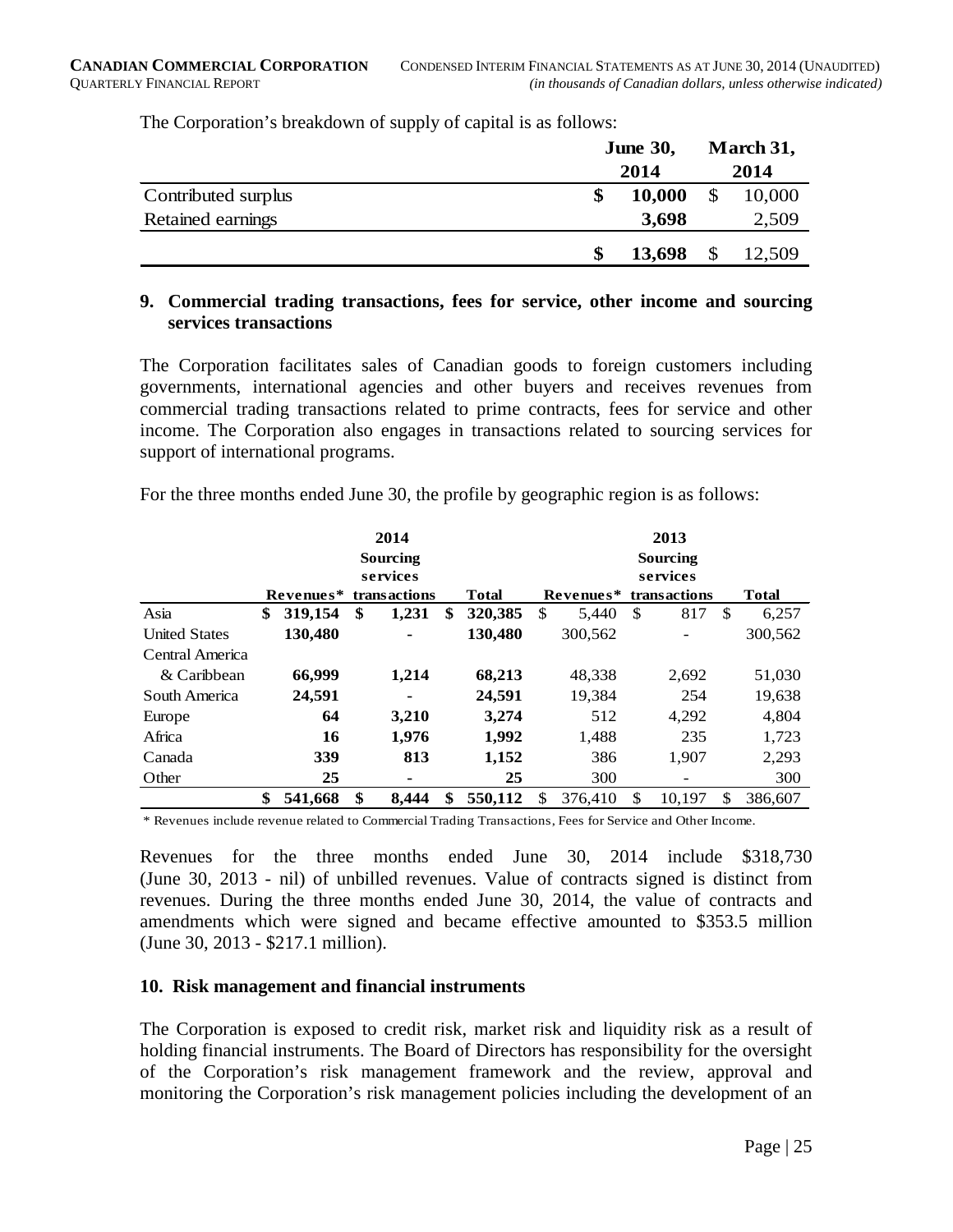Enterprise Risk Management program which involves establishing corporate risk tolerance, identifying and measuring the impact of various risks and developing risk management action plans to mitigate risks that exceed corporate risk tolerance.

The Audit Committee of the Board of Directors provides oversight of management's compliance with the Corporation's risk management policies and procedures, and periodically reviews the adequacy of the risk management framework in relation to the risk exposure of the Corporation. The Audit Committee is assisted in its oversight role by the Internal Audit function of the Corporation. Internal audits of the Corporation are performed as both regular and ad hoc reviews of risk management controls and procedures, the results of which are reported to the Audit Committee.

The following is a description of risks associated with financial instruments and how the Corporation manages its risk exposure:

#### **(a) Credit risk**

Credit risk is the risk that one party to a financial instrument will cause a financial loss for the other party by failing to discharge an obligation and arises principally from the Corporation's cash and cash equivalents and trade receivables from customers. The carrying amount of financial assets recorded in the financial statements represents the maximum exposure to credit risk.

#### *Cash and cash equivalents*

The Corporation invests surplus funds to earn investment income with the objective of maintaining safety of principal and providing adequate liquidity to meet cash flow requirements. The Corporation's exposure to credit risk from investing cash and cash equivalents is minimized through compliance with the Corporation's Board of Directors approved investment policy which includes approved investment instruments and portfolio limits. The Corporation invests cash and cash equivalents in highly liquid temporary deposits with a Canadian chartered bank. Investments must maintain credit ratings at or above thresholds identified from at least two of the agencies listed below:

Moody's rating of P1 Standard and Poor's (S&P) rating of A1 Dominion Bond Rating Service (DBRS) rating of R1 (low)

#### *Trade receivables*

The Corporation's exposure to credit risk associated with trade receivables are influenced mainly by the demographics of the Corporation's customer base. The Corporation generally manages foreign customer credit risk by extending open account terms to parties with a Moody's credit rating of at least AAA, and seeks security where the rating falls below this threshold. During the three months ended June 30, 2014, 25% (March 31, 2014 - 82%) of the Corporation's revenues were from AAA customers.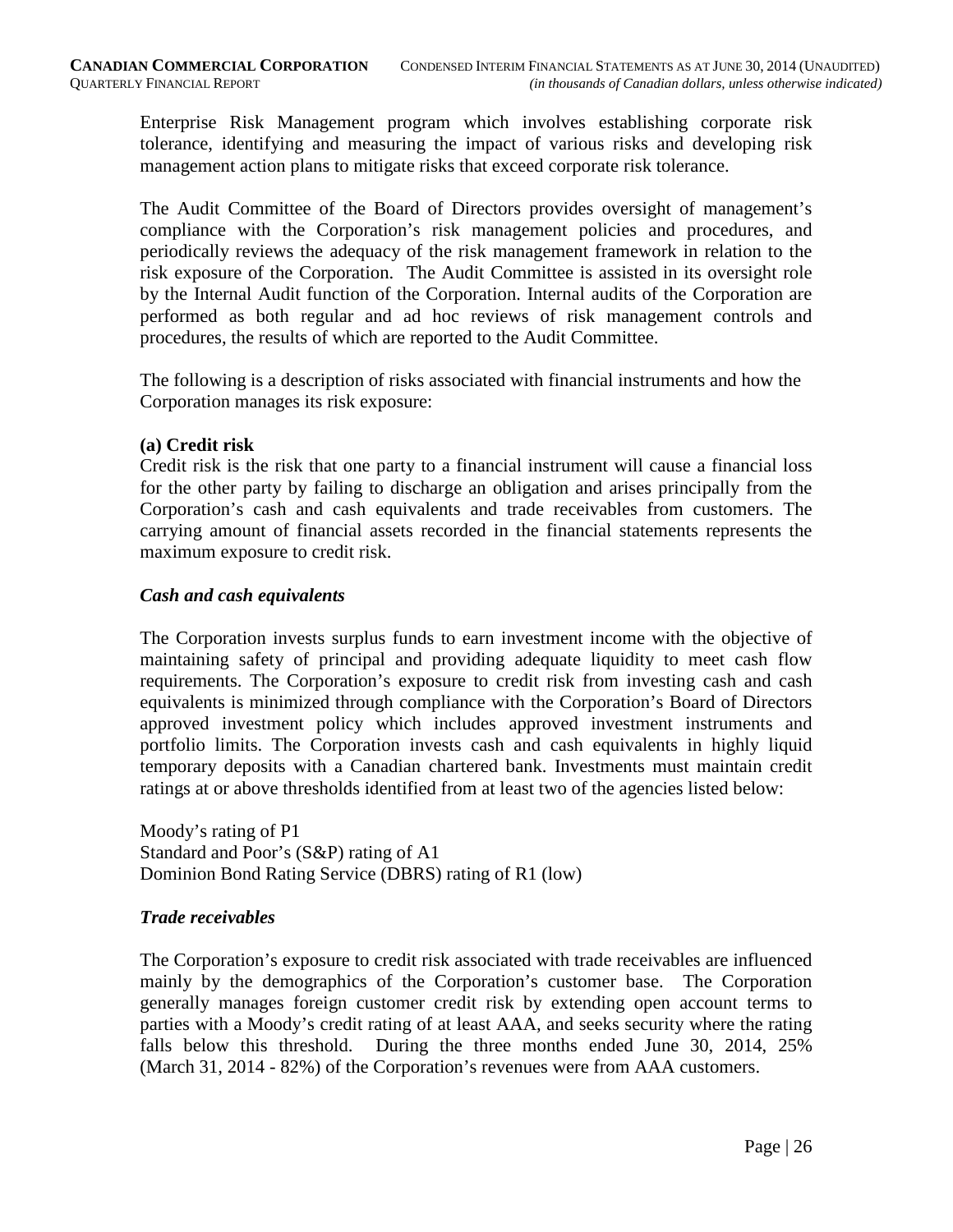|                               | <b>June 30,</b> |         |                           | March 31, |  |  |
|-------------------------------|-----------------|---------|---------------------------|-----------|--|--|
|                               |                 | 2014    |                           | 2014      |  |  |
| Asia                          | \$              | 481,047 | \$                        | 164,750   |  |  |
| <b>United States</b>          |                 | 49,706  |                           | 86,424    |  |  |
| Central America and Caribbean |                 | 38,867  |                           | 29,855    |  |  |
| South America                 |                 | 2,929   |                           | 12,381    |  |  |
| Canada                        |                 | 2,716   |                           | 2,861     |  |  |
| Europe                        |                 | 1,150   |                           | 6,630     |  |  |
| Africa                        |                 | 3       |                           |           |  |  |
|                               |                 | 576,418 | $\boldsymbol{\mathsf{S}}$ | 302,901   |  |  |

The maximum exposure to credit risk for trade receivables by geographic region was as follows:

Trade receivables are based on normal international trade terms and are generally noninterest bearing. The maturity profile of the Corporation's trade receivables was as follows:

|                          | <b>June 30,</b>       | March 31, |  |  |
|--------------------------|-----------------------|-----------|--|--|
|                          | 2014                  | 2014      |  |  |
| $\langle 1 \rangle$ year | $$576,318$ $$302,390$ |           |  |  |
| $> 1$ and $<$ 3 years    | <b>100</b>            | 511       |  |  |
|                          | $$576,418$ $$302,901$ |           |  |  |

Trade receivables are considered past due when the payor has failed to make the payment by the contractual due date. The aging profile of the Corporation's past due trade receivables was as follows:

|                              | <b>June 30,</b> |       |               | March 31, |
|------------------------------|-----------------|-------|---------------|-----------|
|                              |                 | 2014  |               | 2014      |
| $<$ 30 days                  | \$              | 1,480 | $\mathcal{S}$ | 2,402     |
| $>$ 30 days and $<$ 180 days |                 | 145   |               | 5,384     |
| $> 180$ days                 |                 | 2,608 |               | 3,329     |
|                              | \$              | 4,233 |               | 11,115    |

#### *Advances and progress payments to Canadian exporters*

Credit risk exposure related to advances and progress payments to Canadian exporters is mitigated by the back to back nature of the Corporation's contractual obligations and supplemented by collateral held.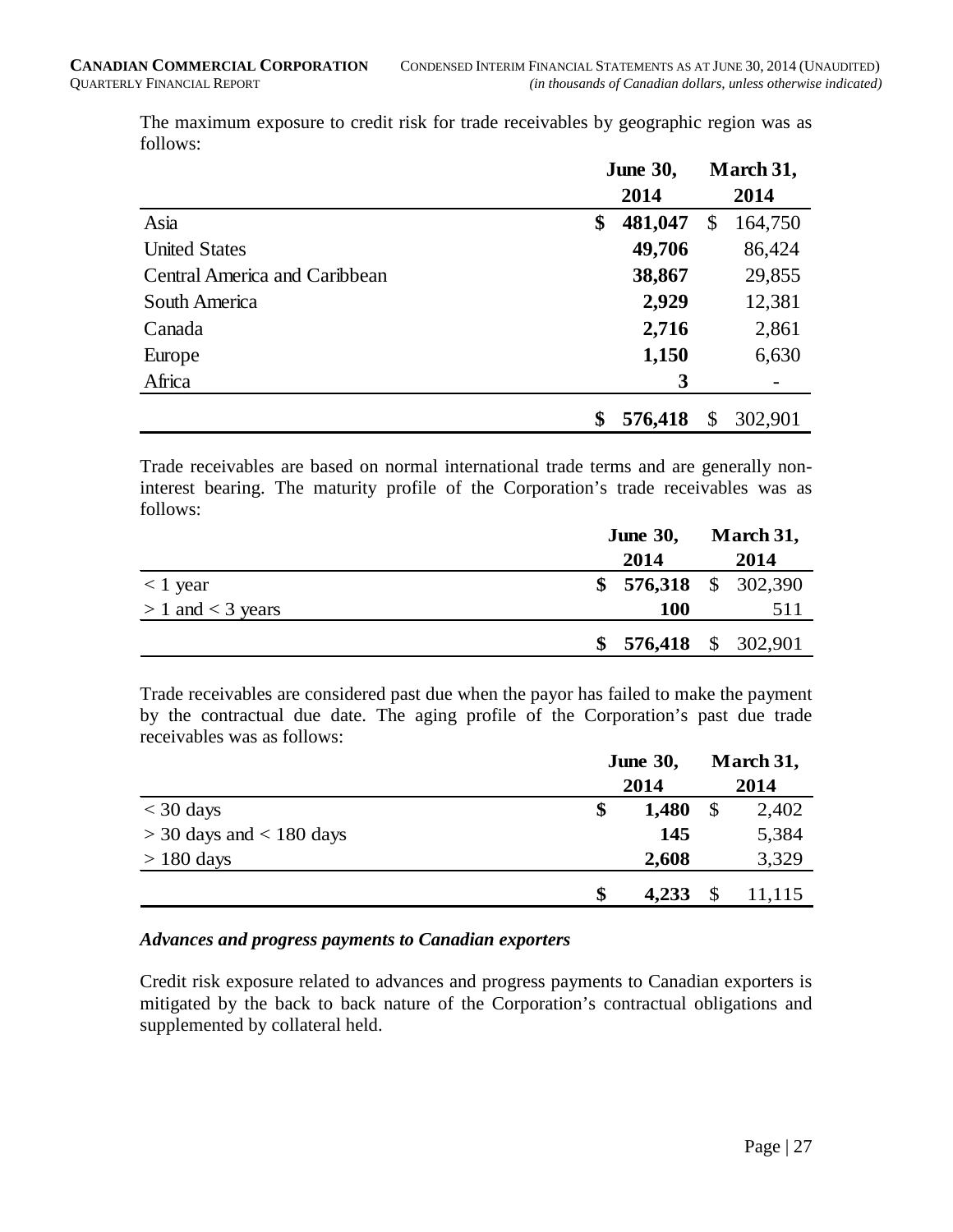#### *Collateral*

With respect to managing credit risk related to its outstanding contractual obligations, the Corporation has contractual recourse that consists, in all material respects, of corresponding contractual obligations against Canadian exporters in the same amount. In addition, in order to further mitigate its overall credit risk exposure, depending upon the results of its due diligence, the Corporation may supplement this recourse by requiring commercial securities including holdbacks, bank guarantees, surety bonds, parent guarantees, insurance assignments, property liens, personal guarantees and shareholder cash held in trust with the Corporation.

The profile of the Corporation's total collateral held with respect to its contractual obligations in the unlikely event of contractual non-performance by Canadian companies, was as follows:

|                   | <b>June 30,</b> |            |              | March 31,  |  |  |
|-------------------|-----------------|------------|--------------|------------|--|--|
|                   |                 | 2014       |              |            |  |  |
| Holdbacks         | \$              | 6,504      | $\mathbb{S}$ | 6,875      |  |  |
| Bank guarantees   | \$              | 45,809     | \$           | 47,149     |  |  |
| Surety bonds      | \$              | 88,337     | \$           | 91,524     |  |  |
| Parent guarantees | \$              | 14,545,159 | \$           | 15,077,368 |  |  |
| Other             | \$              | 3,461      |              | 11,156     |  |  |

The above amounts approximate the fair values of collateral held.

#### **(b) Market risk**

Market risk is the risk that the fair value or future cash flows of a financial instrument will fluctuate because of changes in market rates. Market risk comprises three types of risk: currency risk, interest rate risk and other price risk. The Corporation is not exposed to significant other price risk.

#### **i) Currency risk**

Currency risk is the risk that the fair value or future cash flows of a financial instrument will fluctuate because of changes in foreign exchange rates. To address foreign exchange risks, contracts with foreign customers and corresponding contracts with Canadian exporters are generally transacted in the same currency. In some cases where payment between parties is made in a different currency the Corporation may enter into forward contracts. The Corporation uses these strategies to effectively transfer the currency risk to the Canadian exporter resulting in minimal net exposure.

#### **ii) Interest rate risk**

Interest rate risk is the risk that the fair value or future cash flows of a financial instrument will fluctuate because of changes in market interest rates. The Corporation's exposure to fair-value interest rate risk arises from investing cash and cash equivalents. The risks associated with fluctuations in interest rates are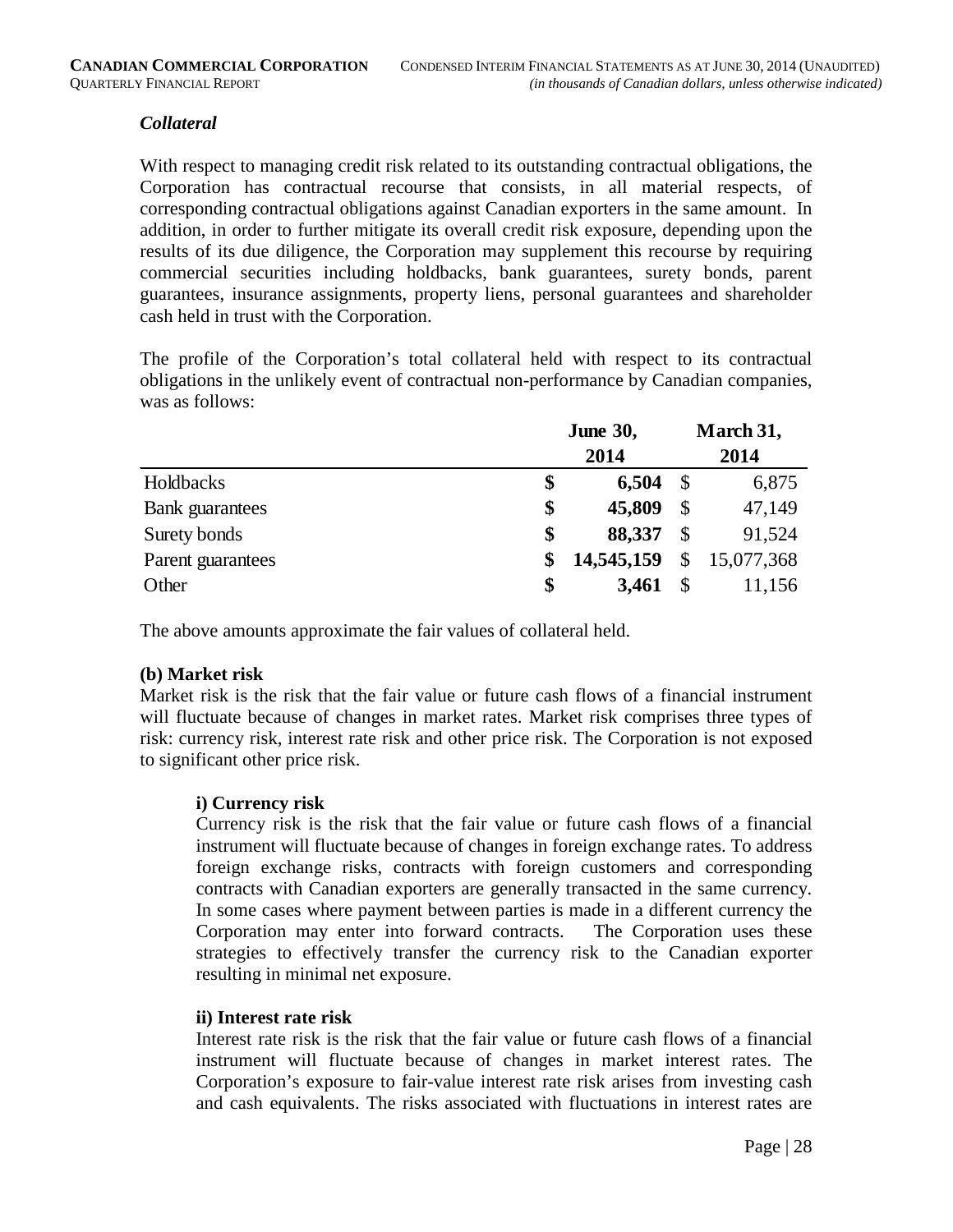minimized by investing in highly liquid temporary deposits with a Canadian chartered bank.

As directed by the Minister of International Trade, the Corporation has developed an approach to transfer its Cuba trade financing activities to a related Crown Corporation which eliminates related risks to the Corporation while continuing to ensure support to the Canadian exporters.

Under a specific series of financing contracts, included in trade payables and accrued liabilities, the Corporation owed \$36,582 as at June 30, 2014 (March 31, 2014 –  $$24,275$ ) which bears interest at the cost of funds plus 0.25% (March 31, 2014 – 0.25%).

#### **(c) Liquidity risk**

Liquidity risk is the risk that an entity will encounter difficulty in meeting obligations associated with financial liabilities that are settled by delivering cash or another financial asset.

Liquidity risk related to cash and cash equivalents is minimized through compliance with the Corporation's investment policy whereby cash and cash equivalents are invested in highly liquid temporary deposits with a Canadian chartered bank.

With respect to outstanding contractual obligations to foreign customers, the Corporation has contractual recourse that consists of, in all material respects, back to back contractual obligations against Canadian exporters in the same amount. In addition, in order to further mitigate its overall liquidity risk exposure, depending upon the results of its due diligence, the Corporation may supplement this recourse by requiring commercial securities including holdbacks, bank guarantees, surety bonds, parent guarantees, insurance assignments, property liens and shareholder cash held in trust with the Corporation.

The *Canadian Commercial Corporation Act* permits the Corporation to borrow from the Consolidated Revenue Fund or enter into other credit arrangements or indemnities from other sources for an amount not to exceed \$90.0 million.

The Corporation has a revolving credit facility providing access to funds in the amount of \$40.0 million Canadian or its U.S. dollar equivalent. Indebtedness under this agreement is unsecured and this credit facility has no expiry date. As at June 30, 2014, there were no draws on this line of credit (March 31, 2014 – nil).

In addition, the Corporation enters into credit arrangements up to a maximum of \$70.0 million (March 31, 2014 – \$35.0 million) whereby transactions are fully insured by a related Crown Corporation with a Moody's credit rating of AAA, thereby mitigating all liquidity risk related to the Cuba contracting program. The Corporation incurred an expense of \$682 (June 30, 2013 – nil) related to the Cuba contracting program.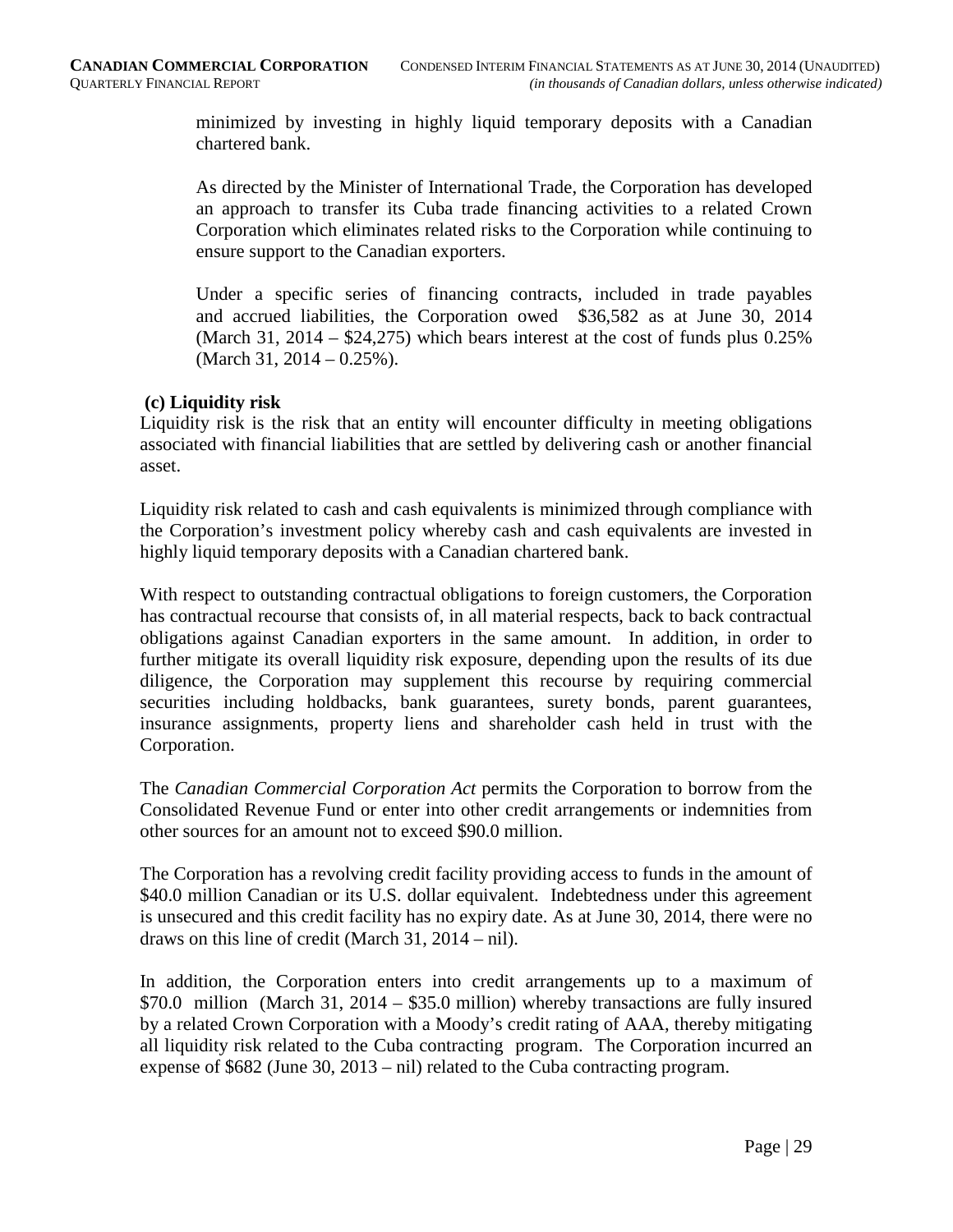#### *Trade payables and accrued liabilities*

Trade payables are due on normal trade terms. The maturity profile of the Corporation's trade payables was as follows:

|               | <b>June 30,</b> |      | March 31, |
|---------------|-----------------|------|-----------|
|               | 2014            |      | 2014      |
| $\leq 1$ year | \$<br>619,286   |      | 327,398   |
|               | \$<br>619,286   | - \$ | 327,398   |

Under a specific series of financing contracts, related to the Cuba contracting program included in trade payables and accrued liabilities the Corporation owed \$36,582 as at June 30, 2014 (March 31, 2014 – \$24,275) which bears interest at the cost of funds plus 0.25% (March 31, 2014 - 0.25%) and the Corporation has offered as security certain foreign trade receivables under certain conditions. The amount of outstanding trade receivables fully insured by a related Crown corporation under these arrangements was \$38,054 as at June 30, 2014 (March 31, 2014 – \$29,043) and was profiled as follows:

|                       | <b>June 30,</b> |             |  | March 31,        |  |  |
|-----------------------|-----------------|-------------|--|------------------|--|--|
|                       |                 | 2014        |  | 2014             |  |  |
| $<$ 1 year            |                 |             |  | 37,954 \$ 28,532 |  |  |
| $> 1$ and $<$ 3 years |                 | <b>100</b>  |  | 511              |  |  |
|                       |                 | $38,054$ \$ |  | 29,043           |  |  |

#### **11. Administrative expenses**

Administrative expenses for the three months ended June 30 included the following:

|                                             | 2014        | 2013        |
|---------------------------------------------|-------------|-------------|
| Workforce compensation and related expenses | \$<br>4,449 | \$<br>4,598 |
| Contract management services                | 868         | 1,038       |
| Rent and related expenses                   | 576         | 559         |
| Travel and hospitality                      | 477         | 330         |
| Software, hardware and support              | 320         | 325         |
| Consultants                                 | 261         | 167         |
| Corporate communications                    | 131         | 39          |
| Amortization and depreciation               | 42          | 42          |
| Other expenses                              | 147         | 164         |
|                                             | \$<br>7,271 | 7,262       |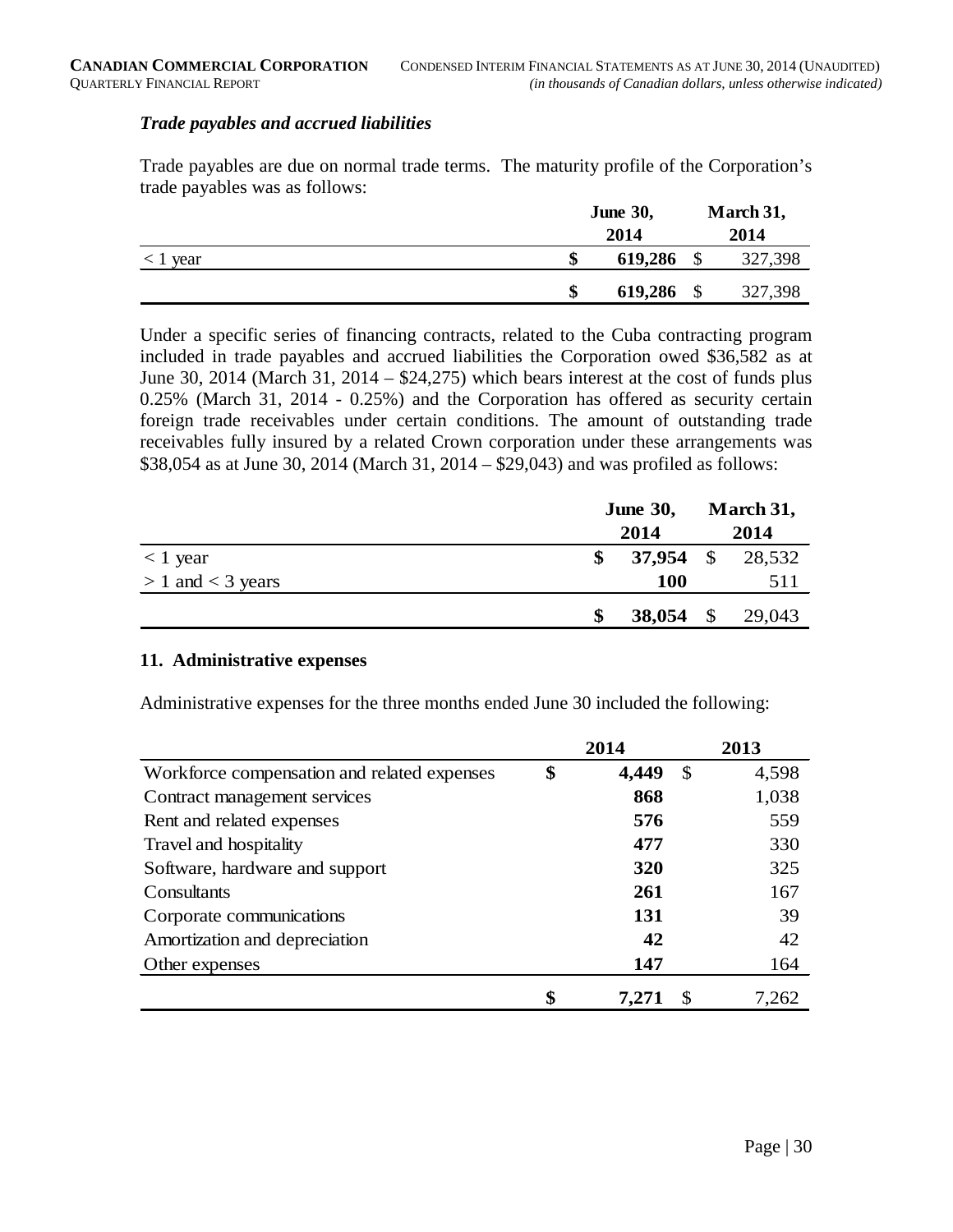#### **12. Finance income, net**

For the three months ended June 30, the Corporation has recorded finance income and cost in relation to the following financial instruments:

|                                                      | 2014 | 2013 |
|------------------------------------------------------|------|------|
| Financial assets                                     |      |      |
| - Finance income earned on cash and cash equivalents | 74 S |      |
| <b>Financial liabilities</b>                         |      |      |
| - Finance cost on payables and other liabilities     | (24) |      |
|                                                      |      |      |

#### **13. Parliamentary appropriations**

Appropriations authorized by the Parliament of Canada are included in the net results of operations for the three months ended June 30, 2014 in the amount of \$3,914 (June 30, 2013 - \$3,870).

#### **14. Related party transactions**

The Corporation is related in terms of common ownership to all Government of Canada departments, agencies and Crown corporations. The Corporation enters into transactions with these entities in the normal course of business, under the same terms and conditions that apply to unrelated parties, and as such the transactions approximate fair value.

The amounts due from and to these parties included in trade receivables and trade payables and accrued liabilities respectively were as follows:

|                   |     | <b>June 30,</b><br>2014 |               | March 31,<br>2014 |  |
|-------------------|-----|-------------------------|---------------|-------------------|--|
| Trade receivables |     | 563 $\sqrt{3}$          |               | 831               |  |
| Trade payables    | \$. | 129                     | $\mathcal{S}$ | 144               |  |

Transactions that are individually or collectively significant are listed below.

#### **(a) Public Works and Government Services Canada**

Public Works and Government Services Canada provides contract management and other administrative services to the Corporation at negotiated rates which reflect fair value.

For the three months ended June 30, 2014, the cost of these services amounted to \$868 (June 30, 2013 - \$1,046) and is included in administrative expenses.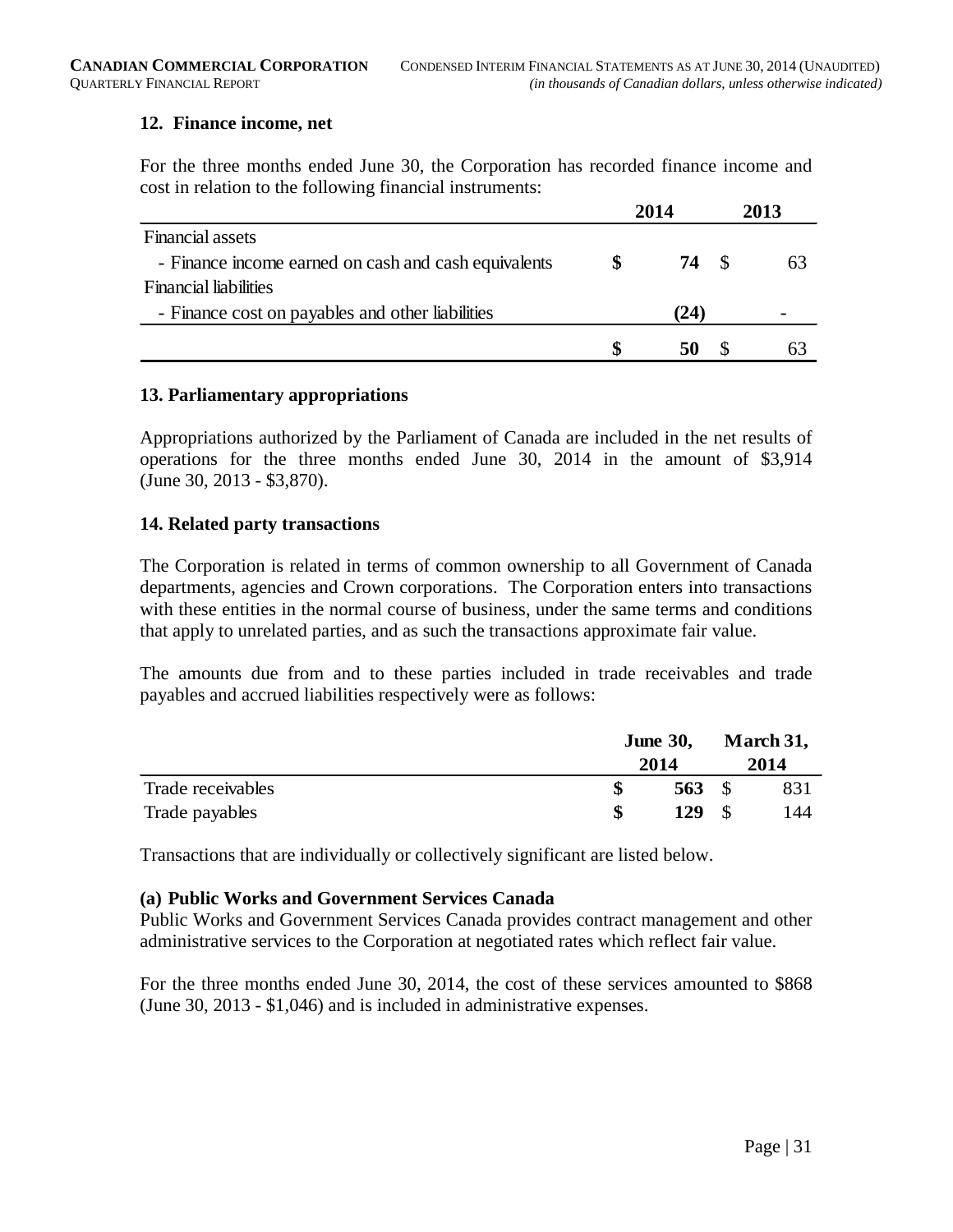#### **(b) PPP Canada Inc.**

The Corporation has a Memorandum of Understanding with PPP Canada Inc. for the provision of shared services primarily in the areas of information technology, human resource management, finance and procurement, legal services, research and communications, governance and facilities management. This arrangement generates savings through economies of scale for both organizations.

For the three months ended June 30, 2014, revenues related to the provision of these services amounted to \$188 (June 30, 2013 - \$188) and are included in fees for service.

#### **(c) Other Government of Canada departments, agencies and Crown corporations**

Commercial trading transactions, fees for service, and sourcing services transactions, arising from the Corporation's facilitation of sales of Canadian goods to foreign customers, and other international activities include the following transactions with related party entities for the three months ended June 30:

|                                                      | 2014                        | 2013                           |
|------------------------------------------------------|-----------------------------|--------------------------------|
| Department of Foreign Affairs, Trade and Development |                             | $\frac{\$}{\$}$ 5,828 \; 7,556 |
| Department of National Defence                       | $\sim$ $\sim$ $\sim$ $\sim$ | - 6                            |

The Corporation also participates in employee interchange programs with the following departments or agencies: Department of Foreign Affairs, Trade and Development and Public Works and Government Services Canada.

#### **(d) Transactions with Canadian exporters solely or jointly governed by key management personnel**

The Corporation may enter into supply contracts with Canadian exporters whose financial and operating policies are solely or jointly governed by key management personnel of the Corporation. The Corporation enters into transactions with these Canadian exporters in the normal course of business, under the same terms and conditions that apply to unrelated parties, and as such the transactions approximate fair value. The supply contract transactions with related Canadian exporters for the three months ended June 30 were as follows:

|                        | 2014       | 2013 |
|------------------------|------------|------|
| Cascade Aerospace Inc. | $2,903$ \$ | -    |

No amounts were due from and to these related Canadian exporters as at June 30, 2014 (June 30, 2013 – nil).